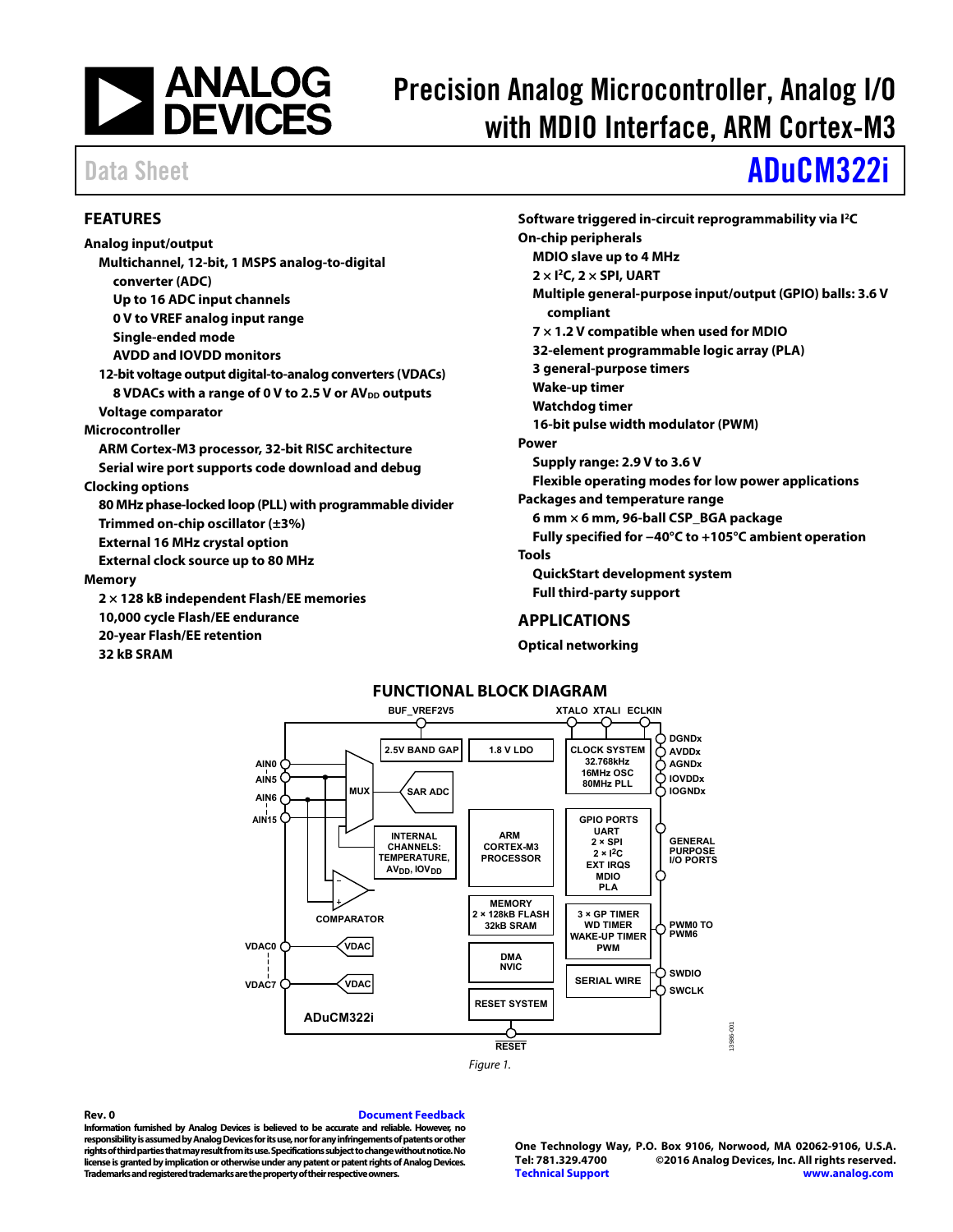## TABLE OF CONTENTS

| Recommended Circuit and Component Values  21 |
|----------------------------------------------|
|                                              |
|                                              |
|                                              |
|                                              |

### <span id="page-1-0"></span>**REVISION HISTORY**

**2/16—Revision 0: Initial Version**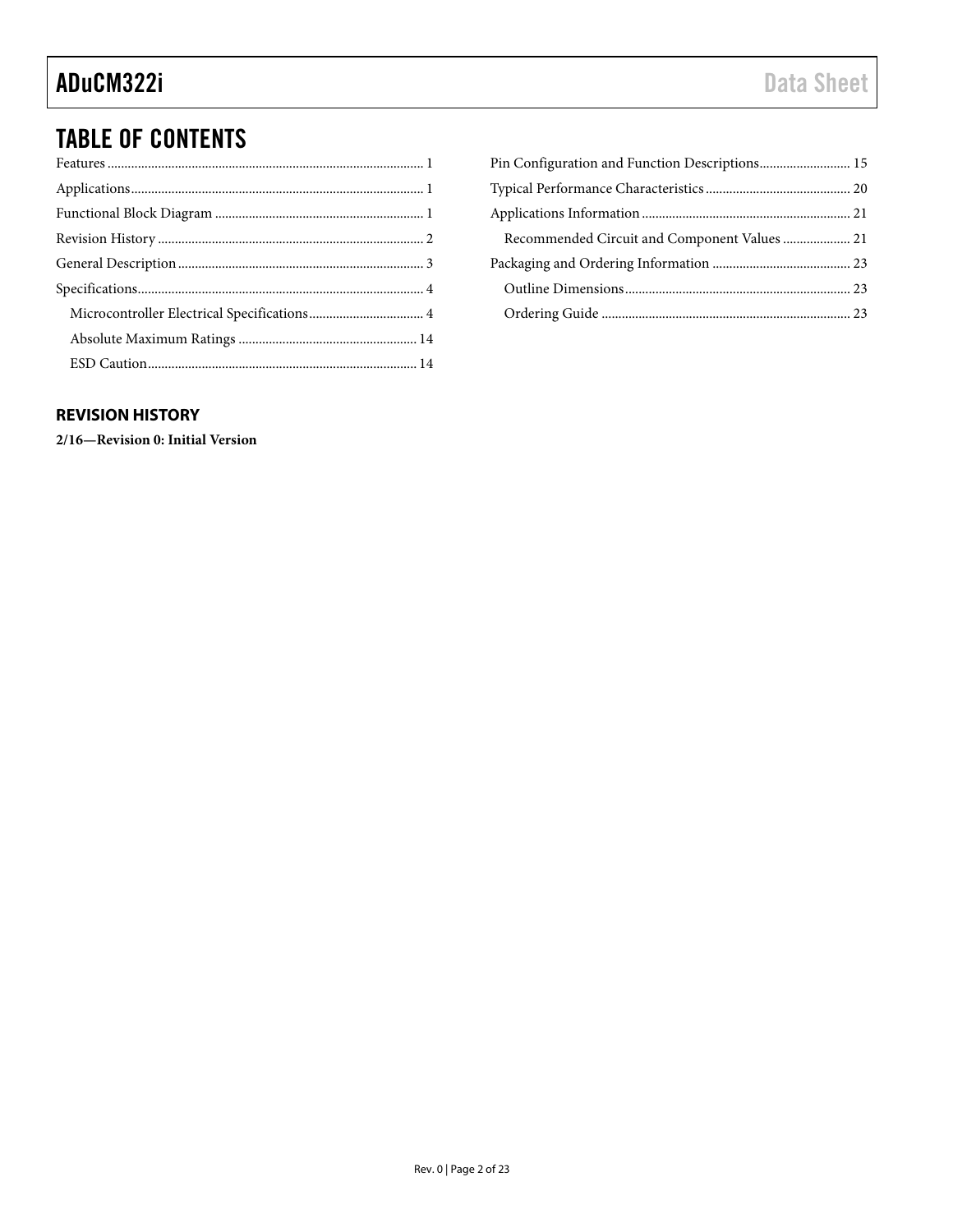## <span id="page-2-0"></span>GENERAL DESCRIPTION

The [ADuCM322i](http://www.analog.com/ADuCM322?doc=ADuCM322i.pdf) is a fully integrated, single package device that incorporates high performance analog peripherals together with digital peripherals controlled by an 80 MHz ARM® Cortex™-M3 processor and integral flash for code and data.

The ADC on th[e ADuCM322i](http://www.analog.com/ADuCM322?doc=ADuCM322i.pdf) provides 12-bit, 1 MSPS data acquisition on up to 16 input balls. Additionally, chip temperature and supply voltages can be measured.

The ADC input voltage range is 0 V to VREF. A sequencer is provided, which allows a user to select a set of ADC channels to measure in sequence without software involvement during the sequence. The sequence can optionally repeat automatically at a user selectable rate. Up to eight VDACs are provided with output ranges that are programmable to one of two voltage ranges.

The [ADuCM322i](http://www.analog.com/ADuCM322?doc=ADuCM322i.pdf) can be configured so that the digital and analog outputs retain their output voltages through a watchdog or software reset sequence. Thus, a product can remain functional even while the [ADuCM322i](http://www.analog.com/ADuCM322?doc=ADuCM322i.pdf) is resetting itself.

Th[e ADuCM322i](http://www.analog.com/ADuCM322?doc=ADuCM322i.pdf) has a low power ARM Cortex-M3 processor and a 32-bit RISC machine that offers up to 100 MIPS peak performance. Also integrated on-chip are  $2 \times 128$  kB Flash/EE memory blocks and 32 kB of SRAM. The flash comprises two separate 128 kB blocks supporting execution from one flash block and simultaneous writing/erasing of the other flash block.

Th[e ADuCM322i](http://www.analog.com/ADuCM322?doc=ADuCM322i.pdf) operates from an on-chip oscillator or a 16 MHz external crystal and a PLL at 80 MHz. This clock can optionally be divided down to reduce current consumption. Additional low power modes can be set via software. In normal operating mode, th[e ADuCM322i](http://www.analog.com/ADuCM322?doc=ADuCM322i.pdf) digital core consumes about 300 µA per MHz.

The device includes an MDIO interface capable of operating at up to 4 MHz. The capability to simultaneously execute from one flash block and write/erase the other flash block makes the [ADuCM322i](http://www.analog.com/ADuCM322?doc=ADuCM322i.pdf) ideal for 10G, 40G, and 100G optical applications. The nonerasable kernel code plus flags in user flash provide assistance by allowing user code to robustly switch between the two blocks of user flash code and data spaces.

The [ADuCM322i](http://www.analog.com/ADuCM322?doc=ADuCM322i.pdf) integrates a range of on-chip peripherals that can be configured under software control, as required in the application. These peripherals include 1  $\times$  UART, 2  $\times$  I<sup>2</sup>C, and 2  $\times$ SPI serial input/output communication controllers, GPIO, 32-element PLA, three general-purpose timers, plus a wake-up timer and system watchdog timer. A

16-bit PWM with seven output channels is also provided.

GPIO balls on the device power up in high impedance input mode. In output mode, the software chooses between opendrain mode and push-pull mode. The pull-up resistors can be disabled and enabled in software. In GPIO output mode, the inputs can remain enabled to monitor the balls. The GPIO balls can also be programmed to handle digital or analog peripheral signals; in such cases, the ball characteristics are matched to the specific requirement.

A large support ecosystem is available for the ARM Cortex-M3 processor to ease product development of the [ADuCM322i.](http://www.analog.com/ADuCM322?doc=ADuCM322i.pdf)  Access is via the ARM serial wire debug port (SW-DP). Onchip factory firmware supports in-circuit serial download via I<sup>2</sup>C. These features are incorporated into a QuickStart™ development system, supporting this precision analog microcontroller family.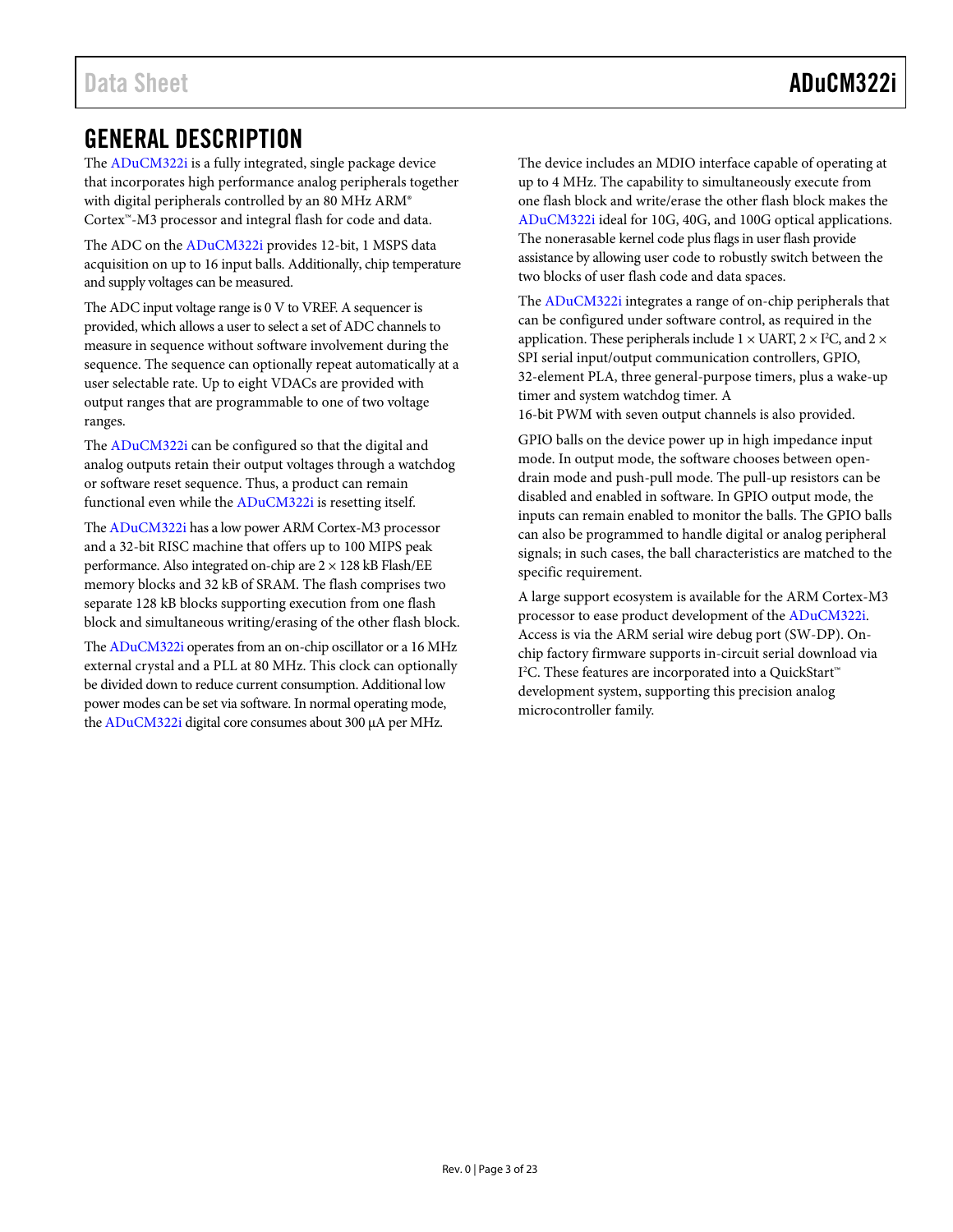## <span id="page-3-0"></span>**SPECIFICATIONS**

### <span id="page-3-1"></span>**MICROCONTROLLER ELECTRICAL SPECIFICATIONS**

AVDD = IOVDD = VDD1 = 2.9 V to 3.6 V (se[e Figure 12\)](#page-19-1), maximum difference between supplies = 0.3 V, VREF = 2.5 V internal reference, fcore = 80 MHz, T<sub>A</sub> = −40°C to +105°C, unless otherwise noted. The power-up sequence must be VDD1, IOVDDx, and AVDDx, but no delays in the sequence are required.

<span id="page-3-2"></span>

| <b>Parameter</b>                               | Symbol              | Min         | <b>Typ</b> | <b>Max</b>   | Unit        | <b>Test Conditions/Comments</b>                                                            |
|------------------------------------------------|---------------------|-------------|------------|--------------|-------------|--------------------------------------------------------------------------------------------|
| ADC BASIC SPECIFICATIONS                       |                     |             |            |              |             | Single-ended mode, unless<br>otherwise stated                                              |
| ADC Power-Up Time                              |                     |             | 5          |              | μs          |                                                                                            |
| Data Rate                                      | f <sub>SAMPLE</sub> |             |            | $\mathbf{1}$ | <b>MSPS</b> |                                                                                            |
| DC Accuracy <sup>1</sup>                       |                     | 12          |            |              | <b>Bits</b> | $1$ LSB = 2.5 V/2 <sup>12</sup>                                                            |
| Resolution <sup>1</sup>                        |                     | 16          |            |              | <b>Bits</b> | Number of data bits                                                                        |
| <b>Integral Nonlinearity</b>                   | INL                 |             | ±1.75      |              | <b>LSB</b>  | 2.5 V internal reference; 1 LSB =<br>$2.5 V/2^{12}$                                        |
|                                                |                     |             | ±1.75      |              | <b>LSB</b>  | 2.5 V external reference; 1 LSB =<br>$2.5 V/2^{12}$                                        |
| <b>Differential Nonlinearity</b>               | <b>DNL</b>          | $-0.99$     | $\pm 0.75$ | $+1.5$       | <b>LSB</b>  | 2.5 V internal reference; 1 LSB =<br>$2.5 V/2^{12}$                                        |
|                                                |                     |             | $\pm 0.75$ |              | <b>LSB</b>  | 2.5 V external reference; 1 LSB =<br>$2.5 V/2^{12}$                                        |
| DC Code Distribution                           |                     |             | ±3         |              | <b>LSB</b>  | ADC input 1.25 V; 1 LSB = $2.5$ V/ $2^{12}$                                                |
| ADC ENDPOINT ERRORS                            |                     |             |            |              |             |                                                                                            |
| Offset Error                                   |                     |             | ±200       |              | μV          |                                                                                            |
| Drift <sup>1</sup>                             |                     | $-3.92$     | 0.3        | $+1.21$      | µV/°C       | Using 2.5 V external reference                                                             |
| Match                                          |                     |             | ±1         |              | <b>LSB</b>  | Matching compared to AIN8                                                                  |
| <b>Full-Scale Error</b>                        |                     |             | ±400       |              | μV          |                                                                                            |
| Gain Drift <sup>1</sup>                        |                     | $-4$        |            | $+5$         | $\mu V$ /°C | Full-scale error drift minus offset<br>error drift                                         |
| Match                                          |                     |             | ±1         |              | <b>LSB</b>  |                                                                                            |
| ADC DYNAMIC PERFORMANCE                        |                     |             |            |              |             | $f_{IN} = 665.25$ Hz sine wave, $f_{SAMPLE} =$                                             |
|                                                |                     |             |            |              |             | 100 kSPS; input filter = 15 $\Omega$ , C <sub>L</sub> = 2 nF                               |
| Signal-to-Noise Ratio                          | SNR                 |             | 80         |              | dB          | Includes distortion and noise<br>components                                                |
| <b>Total Harmonic Distortion</b>               | <b>THD</b>          |             | $-86$      |              | dB          |                                                                                            |
| Peak Harmonic or Spurious Noise                |                     |             | $-88$      |              | dB          |                                                                                            |
| Channel-to-Channel Crosstalk                   |                     |             | $-90$      |              | dB          | Measured on adjacent channels                                                              |
| <b>ADC INPUT</b>                               |                     |             |            |              |             |                                                                                            |
| Input Voltage Ranges                           |                     |             |            |              |             |                                                                                            |
| Single-Ended Mode <sup>1</sup>                 |                     | <b>AGND</b> |            | <b>VREF</b>  |             |                                                                                            |
| Compliance <sup>1</sup>                        |                     | AGND4       |            | AVDD4        |             |                                                                                            |
| Leakage Current                                |                     |             | ±1.5       |              | nA          |                                                                                            |
| Input Current                                  |                     |             | ±9         |              | µA/V        | At 1 MSPS                                                                                  |
|                                                |                     |             | ±6         |              | µA/V        | ≤800 kSPS                                                                                  |
|                                                |                     |             | ±4         |              | µA/V        | 500 kSPS, ADCCNVC, Bits[25:16] =<br>0x1E                                                   |
| Input Capacitance                              |                     |             | 20         |              | pF          | During ADC acquisition                                                                     |
| ON-CHIP VOLTAGE REFERENCE                      |                     |             | 2.51       |              | $\vee$      | 0.47 µF from VREF_1V2 to AGND4;<br>reference is measured with all ADC<br>and VDACs enabled |
| Accuracy                                       |                     |             |            | ±5           | mV          | $T_A = 25^{\circ}C$                                                                        |
| Reference Temperature Coefficient <sup>1</sup> |                     |             | ±15        |              | ppm/°C      |                                                                                            |
| Power Supply Rejection Ratio                   | <b>PSRR</b>         |             | 60         |              | dB          |                                                                                            |
| Internal VREF Power-On Time                    |                     |             | 50         |              | ms          |                                                                                            |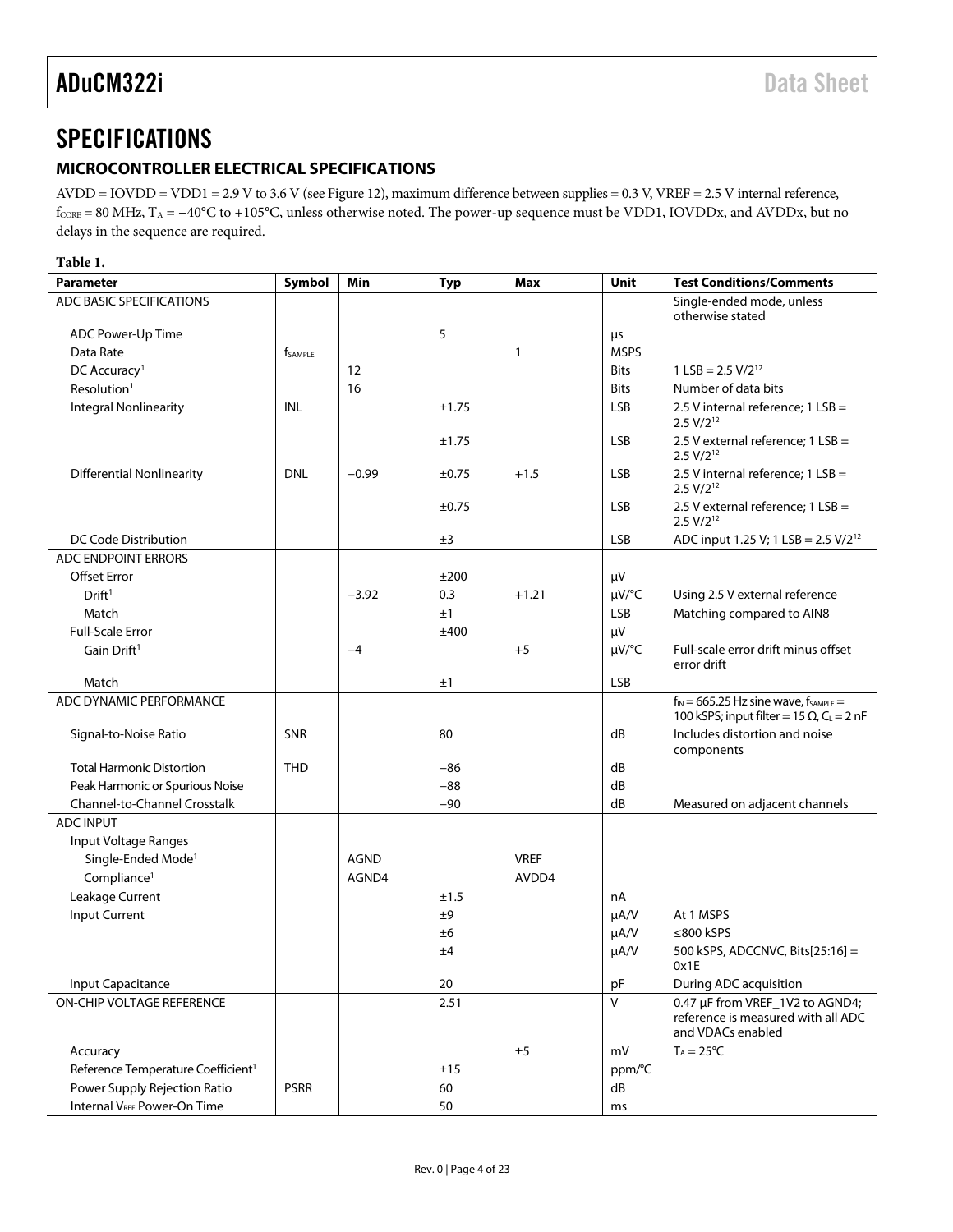| <b>Parameter</b>                               | Symbol     | Min          |                | <b>Max</b>     | Unit         | <b>Test Conditions/Comments</b>                                                                    |
|------------------------------------------------|------------|--------------|----------------|----------------|--------------|----------------------------------------------------------------------------------------------------|
| <b>EXTERNAL REFERENCE INPUT</b>                |            |              | <b>Typ</b>     |                |              |                                                                                                    |
|                                                |            | 1.8          |                | 2.5            | v            | <b>ADC</b>                                                                                         |
| Range <sup>1</sup>                             |            |              |                |                |              |                                                                                                    |
| Input Current                                  |            |              | 200            |                | μA           |                                                                                                    |
| <b>BUFFERED REFFERNCE OUTPUT</b>               |            |              |                |                | $\vee$       |                                                                                                    |
| Output Voltage                                 |            |              | 2.504          |                |              |                                                                                                    |
| Accuracy                                       |            |              | ±8             |                | mV           | $T_A = 25^{\circ}C$ , load = 1.2 mA                                                                |
| Reference Temperature Coefficient <sup>1</sup> |            |              | ±15            |                | $\mu V$ /°C  | 100 nF from BUF_VREF2V5 to AGND4                                                                   |
| Output Impedance                               |            |              | 10             |                | Ω            | $T_A = 25^{\circ}C$                                                                                |
| Load Current <sup>1</sup>                      |            |              |                | 1.2            | mA           |                                                                                                    |
| <b>VDAC CHANNEL SPECIFICATIONS</b>             |            |              |                |                |              | $R_{L} = 5 k\Omega$ , $C_{L} = 100 pF^{2}$                                                         |
| DC Accuracy <sup>1</sup>                       |            | 12           |                |                | <b>Bits</b>  | $1$ LSB = 2.5 V/2 <sup>12</sup>                                                                    |
| Resolution <sup>1</sup>                        |            | 12           |                |                | <b>Bits</b>  | Number of data bits                                                                                |
| Relative Accuracy <sup>3</sup>                 | <b>INL</b> |              | ±4             |                | <b>LSB</b>   | $1$ LSB = 2.5 V/2 <sup>12</sup>                                                                    |
| Differential Nonlinearity <sup>3</sup>         | <b>DNL</b> |              |                | $+1/-0.99$     | <b>LSB</b>   | Guaranteed monotonic, 1 LSB =<br>$2.5 V/2^{12}$                                                    |
| Offset Error                                   |            |              | ±3             | ±15            | mV           | 2.5 V internal reference,<br>DAC Output Code 0                                                     |
| Drift                                          |            |              | ±18            |                | µV/°C        |                                                                                                    |
| Gain Error <sup>4</sup>                        |            |              | ±0.3           | ±0.85          | $\%$         | 0 V to internal VREF range                                                                         |
|                                                |            |              | ±0.4           | ±1             | $\%$         | 0 V to AVDD range                                                                                  |
| <b>Drift</b>                                   |            |              | 6.5            |                | ppm/°C       | Excluding reference drift                                                                          |
| Mismatch                                       |            |              | 0.1            |                | %            | % of full scale on DAC0                                                                            |
| <b>Analog Outputs</b>                          |            |              |                |                |              |                                                                                                    |
| Output Voltage Range 1 <sup>1</sup>            |            | 0.15         |                | 2.5            | v            |                                                                                                    |
| Output Voltage Range 2 <sup>1</sup>            |            | 0.15         |                | $AVDDx - 0.15$ | V            |                                                                                                    |
| Output Impedance                               |            |              | $\overline{2}$ |                | Ω            |                                                                                                    |
| <b>DAC AC Characteristics</b>                  |            |              |                |                |              |                                                                                                    |
| <b>Output Settling Time</b>                    |            |              | 10             |                | μs           | Settled to ±1 LSB                                                                                  |
| <b>Glitch Energy</b>                           |            |              | ±20            |                | nV-sec       | 1 LSB change when the maximum                                                                      |
|                                                |            |              |                |                |              | number of bits changes simultane-<br>ously in the DACxDAT register                                 |
| <b>COMPARATOR</b>                              |            |              |                |                |              |                                                                                                    |
| Input                                          |            |              |                |                |              |                                                                                                    |
| <b>Offset Voltage</b>                          |            |              | ±10            |                | mV           |                                                                                                    |
| <b>Bias Current</b>                            |            |              | 1              |                | nA           |                                                                                                    |
| Voltage Range <sup>1</sup>                     |            | <b>AGNDx</b> |                | $AVDDx - 1.2$  | v            |                                                                                                    |
| Capacitance                                    |            |              | $\overline{7}$ |                | pF           |                                                                                                    |
| Hysteresis <sup>1</sup>                        |            | 8.5          |                | 15             | mV           | When enabled in software                                                                           |
| Response Time                                  |            |              | 7              |                | $\mu$ s      | AFECOMP, Bits $[2:1] = 0$                                                                          |
| <b>TEMPERATURE SENSOR</b>                      |            |              |                |                |              | Indicates die temperature, see<br>Figure 9                                                         |
| Resolution                                     |            |              | 0.5            |                | $^{\circ}$ C | When precision calibrated by the<br>user <sup>5</sup>                                              |
| Accuracy <sup>1</sup>                          |            | 1.34         |                | 1.43           | V            | ADC measured voltage for<br>temperature sensor channel without<br>calibration, $T_A = 25^{\circ}C$ |
| POWER-ON RESET                                 | <b>POR</b> |              | 2.85           | 2.9            | $\mathsf{V}$ |                                                                                                    |
| <b>WATCHDOG TIMER</b>                          | <b>WDT</b> |              |                |                |              |                                                                                                    |
| <b>Timeout Period</b>                          |            |              | 32             |                | sec          | Default at power-up                                                                                |
| <b>FLASH/EE MEMORY</b>                         |            |              |                |                |              |                                                                                                    |
| Endurance <sup>1</sup>                         |            | 10,000       |                |                | Cycles       |                                                                                                    |
| Data Retention <sup>1</sup>                    |            | 20           |                |                | Years        | $T_J = 85^{\circ}C$                                                                                |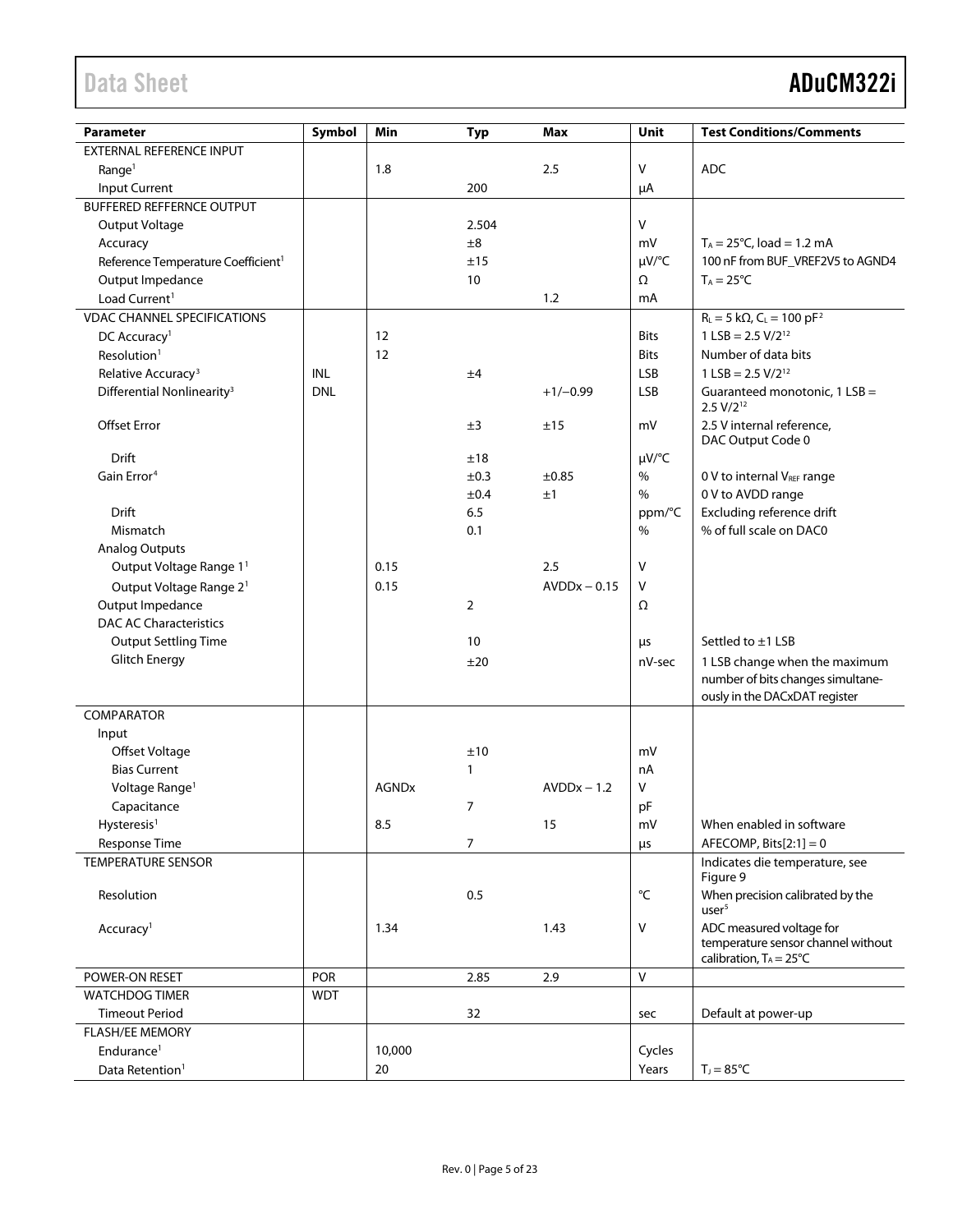| Parameter                               | Symbol                      | Min                  | <b>Typ</b> | Max                              | Unit     | <b>Test Conditions/Comments</b>                        |
|-----------------------------------------|-----------------------------|----------------------|------------|----------------------------------|----------|--------------------------------------------------------|
| <b>DIGITAL INPUTS</b>                   |                             |                      |            |                                  |          |                                                        |
| Input Leakage Current                   |                             |                      |            |                                  |          |                                                        |
| Logic 1 GPIO                            |                             |                      | 1          |                                  | nA       | $V_{IH} = V_{DD}$ , pull-up resistor disabled          |
| Logic 0 GPIO                            |                             |                      | 10         |                                  | nA       | $V_{IL} = 0$ V, pull-up resistor disabled              |
| <b>PRTADDRx</b>                         |                             |                      |            |                                  |          |                                                        |
| Input Leakage Current                   |                             |                      | 16         |                                  | μA       | $V_{IN}$ = 0 V to 1.8 V, due to weak pull-             |
|                                         |                             |                      |            |                                  |          | up resistors to 1.8 V                                  |
| Input Voltage                           |                             | 0.84                 |            | 1.5                              | V        | External resistor 91 k $\Omega$ ± 1% to                |
|                                         |                             |                      |            |                                  |          | ground; range for CFP MSA high <sup>1</sup>            |
| Input Capacitance, All Balls Except     |                             |                      | 10         |                                  | pF       |                                                        |
| MCK, MDIO, PRTADDRx, and XTALx          |                             |                      |            |                                  |          |                                                        |
| Input Capacitance<br>MCK, PRTADDRx      |                             |                      | 6.5        |                                  |          |                                                        |
| <b>MDIO</b>                             |                             |                      | 8.5        |                                  | pF<br>pF |                                                        |
| <b>Ball Capacitance</b>                 |                             |                      |            |                                  |          |                                                        |
| <b>XTALI</b>                            |                             |                      | 5          |                                  | pF       |                                                        |
| <b>XTALO</b>                            |                             |                      | 5          |                                  | pF       |                                                        |
| <b>LOGIC INPUTS</b>                     |                             |                      |            |                                  |          |                                                        |
| <b>GPIO Input Voltage</b>               |                             |                      |            |                                  |          |                                                        |
| Low                                     | $\mathsf{V}_{\mathsf{INL}}$ |                      |            | $0.25 \times$ IOVDD <sub>X</sub> | v        |                                                        |
| High                                    | $V_{INH}$                   | $0.58 \times$ IOVDDx |            |                                  | v        |                                                        |
| <b>MDIO</b>                             |                             |                      |            |                                  |          |                                                        |
| PRTADDRx Input Voltage                  |                             |                      |            |                                  |          |                                                        |
| Low                                     | $\mathsf{V}_{\mathsf{INL}}$ |                      |            | 0.36                             | ۷        |                                                        |
| High                                    | V <sub>INH</sub>            | 0.84                 |            |                                  | v        |                                                        |
| MCK, MDIO Input Voltage                 |                             |                      |            |                                  |          | Setup time ≥10 ns; hold time ≥10 ns;                   |
|                                         |                             |                      |            |                                  |          | MCK/MDIO                                               |
| Low                                     | $V_{INL}$                   |                      |            | 0.36                             | v        |                                                        |
| High                                    | V <sub>INH</sub>            | 0.84                 |            |                                  | v        |                                                        |
| XTALI Input Voltage                     |                             |                      |            |                                  |          |                                                        |
| Low                                     | V <sub>INL</sub>            |                      | 1.1        |                                  | ٧        |                                                        |
| High                                    | V <sub>INH</sub>            |                      | 1.7        |                                  | V        |                                                        |
| Pull-Up Current                         |                             | 30                   |            | 120                              | μA       | $V_{IN} = 0 V$ , see Figure 10                         |
| Pull-Down Current                       |                             | 30                   |            | 100                              | μA       | $V_{IN}$ = 3.3 V, see Figure 10                        |
| <b>LOGIC OUTPUTS</b>                    |                             |                      |            |                                  |          | All digital outputs excluding XTALO                    |
| GPIO Output Voltage <sup>6</sup>        |                             |                      |            |                                  |          |                                                        |
| High                                    | V <sub>OH</sub>             | $IOVDDx - 0.4$       |            |                                  | ۷        | $I_{\text{SOWRCE}} = 2 \text{ mA}$                     |
| Low                                     | VOL                         |                      |            | 0.4                              | v        | $I_{SINK} = 2 mA$                                      |
| GPIO Short-Circuit Current <sup>1</sup> |                             |                      | 11         |                                  | mA       | See Figure 11                                          |
| <b>MDIO</b>                             |                             |                      |            |                                  |          |                                                        |
| Output Voltage                          |                             |                      |            |                                  |          |                                                        |
| High                                    | $V_{OH}$                    | 1.0                  |            |                                  | V        | $I_{\text{SOWRCE}} = 4 \text{ mA}$                     |
| Low                                     | $V_{OL}$                    |                      |            | 0.2                              | V        | $I_{SINK} = 4 mA$                                      |
| Delay Time                              |                             |                      |            | 100                              | ns       | MCK to MDIO out                                        |
| <b>OSCILLATORS</b>                      |                             |                      |            |                                  |          |                                                        |
| Internal System Oscillator              |                             |                      | 16         |                                  | MHz      |                                                        |
| Accuracy                                |                             |                      | ±0.5       | ±3                               | $\%$     |                                                        |
| System PLL                              |                             |                      | 80         |                                  | MHz      | Main system clock                                      |
| <b>External Crystal Oscillator</b>      |                             |                      | 16         |                                  | MHz      | Can be selected in place of the<br>internal oscillator |
| 32 kHz Internal Oscillator              |                             |                      | 32.768     |                                  | kHz      | Use for watchdog                                       |
| Accuracy                                |                             |                      | ±5         | ±20                              | $\%$     |                                                        |
| <b>External Clock</b>                   |                             | 0.05                 |            | 80                               | MHz      | Can be selected in place of PLL                        |
| <b>START-UP TIME</b>                    |                             |                      |            |                                  |          | Processor clock = 80 MHz                               |
| At Power-On                             |                             |                      | 40         |                                  | ms       | POR to first user code execution                       |
| After Other Reset                       |                             |                      | 1.5        |                                  | ms       | Reset to first user code execution                     |
| From All Power-Down Modes               |                             |                      | 1.25       |                                  | μs       |                                                        |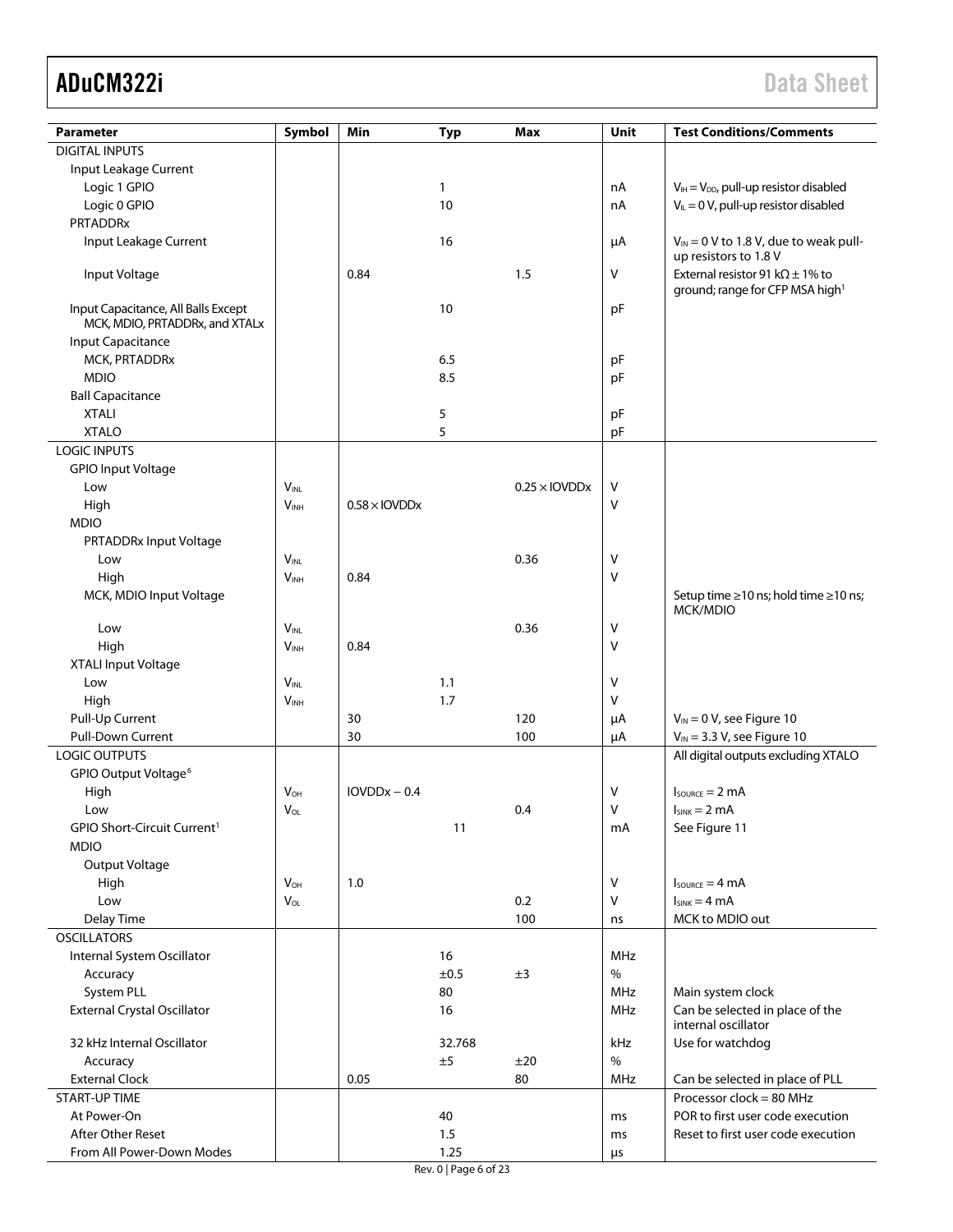<span id="page-6-0"></span>

| <b>Parameter</b>                                     | Symbol | Min          | <b>Typ</b> | <b>Max</b> | Unit   | <b>Test Conditions/Comments</b>                                                                                                              |
|------------------------------------------------------|--------|--------------|------------|------------|--------|----------------------------------------------------------------------------------------------------------------------------------------------|
| PROGRAMMABLE LOGIC ARRAY                             | PLA    |              |            |            |        |                                                                                                                                              |
| <b>Propagation Delay</b>                             |        |              |            |            |        |                                                                                                                                              |
| Ball                                                 |        |              | 17         |            | ns     | From input ball to output ball                                                                                                               |
| Element                                              |        |              | 1.5        |            | ns     | Per PLA cell                                                                                                                                 |
| <b>EXTERNAL INTERRUPTS</b>                           |        |              |            |            |        |                                                                                                                                              |
| Pulse Width <sup>1</sup>                             |        |              |            |            |        |                                                                                                                                              |
| Level Triggered                                      |        | 7            |            |            | ns     |                                                                                                                                              |
| <b>Edge Triggered</b>                                |        | $\mathbf{1}$ |            |            | ns     |                                                                                                                                              |
| POWER REOUIREMENTS <sup>7</sup>                      |        |              |            |            |        |                                                                                                                                              |
| Power Supply Voltage Range                           |        |              |            |            |        |                                                                                                                                              |
| AVDDx to AGNDx and IOVDDx<br>to $DGNDx$ <sup>1</sup> |        | 2.9          | 3.3        | 3.6        | $\vee$ |                                                                                                                                              |
| Analog Power Supply Currents                         |        |              |            |            |        |                                                                                                                                              |
| <b>AVDDx Current</b>                                 |        |              | 4.9        |            | mA     | Analog peripherals in idle mode                                                                                                              |
| <b>Digital Power Supply Current</b>                  |        |              |            |            |        |                                                                                                                                              |
| <b>IOVDDx Current in Normal Mode</b>                 |        |              | 2.7        |            | mA     | All GPIO pull-up resistors enabled                                                                                                           |
| <b>VDDx Current</b>                                  |        |              |            |            |        |                                                                                                                                              |
| Normal Mode                                          |        |              | 29         |            | mA     | Clock divider $(CD) = 0$ (80 MHz<br>clock), executing typical code                                                                           |
|                                                      |        |              | 20         |            | mA     | $CD = 1$ , executing typical code                                                                                                            |
|                                                      |        |              | 10         |            | mA     | $CD = 7$ , executing typical code                                                                                                            |
| CORE_SLEEP Mode                                      |        |              | 16         |            | mA     |                                                                                                                                              |
| SYS_SLEEP Mode                                       |        |              | 8          |            | mA     |                                                                                                                                              |
| <b>Hibernate Mode</b>                                |        |              | 4          |            | mA     |                                                                                                                                              |
| <b>Additional Power Supply Currents</b>              |        |              |            |            |        |                                                                                                                                              |
| <b>ADC</b>                                           |        |              | 4.1        |            | mA     | Continuously converting at<br>100 kSPS                                                                                                       |
| <b>DAC</b>                                           |        |              | 340        |            | μA     | Per powered up DAC, excluding<br>load current                                                                                                |
| <b>Total Supply Current</b>                          |        |              | 37         |            | mA     | VDD1, IOVDDx, AVDDx connected<br>together; condition when entering<br>user code: peripheral clocks on,<br>peripherals idle, no load currents |
| <b>Thermal Performance</b>                           |        |              |            |            |        |                                                                                                                                              |
| Impedance Junction to Ambient                        |        |              | 45         |            | °C/W   | JEDEC 2S2P                                                                                                                                   |

<sup>1</sup> These specifications are not production tested but are guaranteed by design and/or characterization data at production release.

<sup>2</sup> The data in this section also applies for a load of R<sub>L</sub> =1 kΩ and C<sub>L</sub> = 100 pF but only an output range of 0 V to 2.5 V.However, this specification is not production tested. <sup>3</sup> DAC linearity is calculated using a reduced code range of 100 to 3900.

 $4$  DAC gain error is calculated using a reduced code range of 100 to an internal 2.5 V VREF.

<sup>5</sup> Due to self heating, internal temperature measurements cannot be used to predict external temperatures. This value is only relevant after user calibration and only for internal and external conditions identical to those at calibration.

<sup>6</sup> The average current from all GPIO balls must not exceed 3 mA per ball.

<sup>7</sup> Power figures exclude any load currents to external circuits.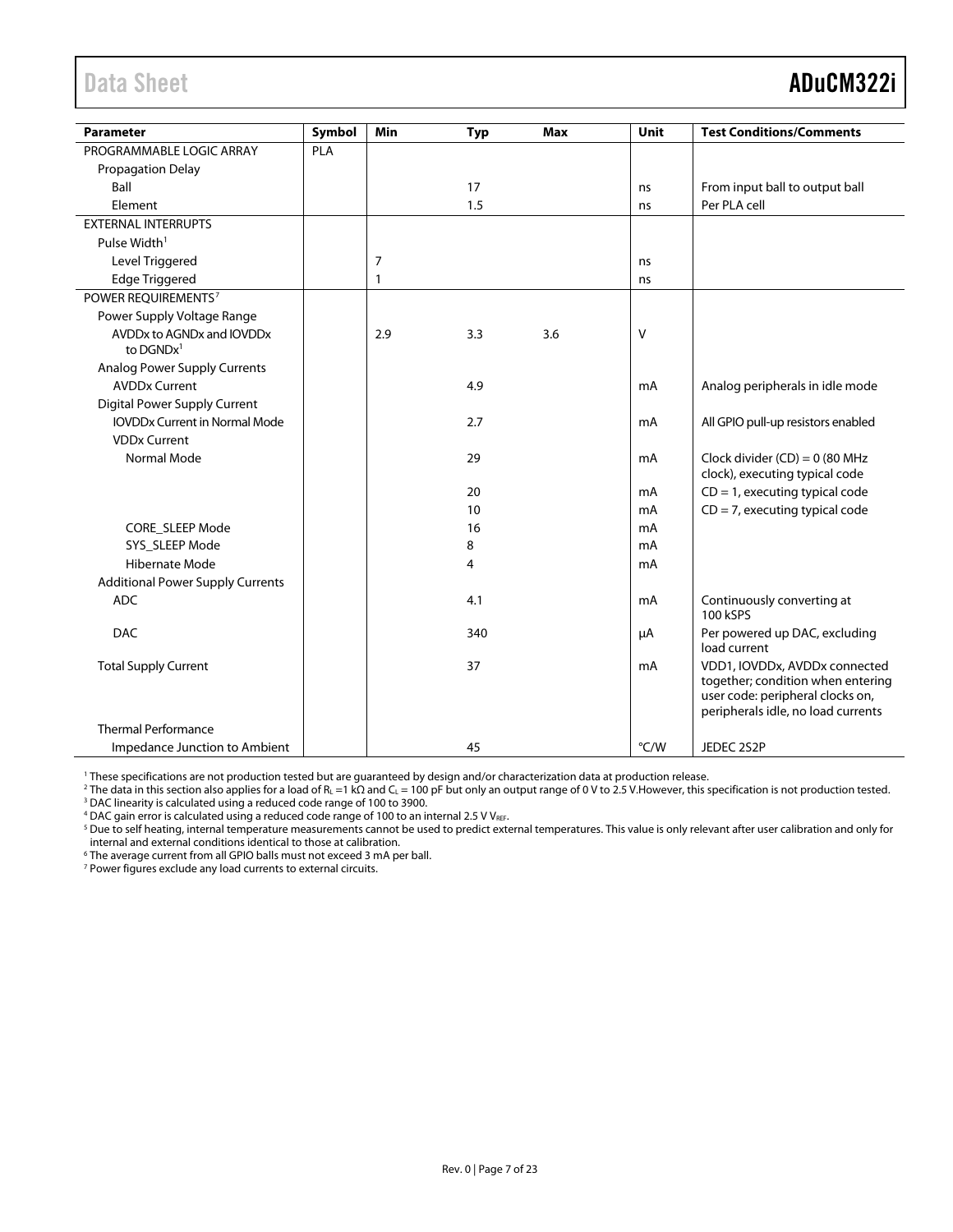### **TIMING SPECIFICATIONS**

#### **I 2 C Timing**

**Table 2. I2 C Timing in Standard Mode (100 kHz)** 

|                         |                                                                           |     | <b>Slave</b> |      |      |
|-------------------------|---------------------------------------------------------------------------|-----|--------------|------|------|
| <b>Parameter</b>        | <b>Description</b>                                                        | Min | Typ          | Max  | Unit |
| tı.                     | SCL low pulse width                                                       | 4.7 |              |      | μs   |
| tн                      | SCL high pulse width                                                      | 4.0 |              |      | ns   |
| t <sub>SHD</sub>        | Start condition hold time                                                 | 4.0 |              |      | μs   |
| t <sub>DSU</sub>        | Data setup time                                                           | 250 |              |      | ns   |
| <b>t</b> <sub>DHD</sub> | Data hold time (SDA held internally for 300 ns after falling edge of SCL) | 0   |              | 3.45 | μs   |
| t <sub>rsu</sub>        | Setup time for repeated start                                             | 4.7 |              |      | μs   |
| t <sub>PSU</sub>        | Stop condition setup time                                                 | 4.0 |              |      | μs   |
| t <sub>BUF</sub>        | Bus-free time between a stop condition and a start condition              | 4.7 |              |      | μs   |
| tr                      | Rise time for both SLC and SDA                                            |     |              |      | μs   |
| tr                      | Fall time for both SLC and SDA                                            |     | 15           | 300  | ns   |
| t <sub>VD</sub> ;DAT    | Data valid time                                                           |     |              | 3.45 | us   |
| t <sub>VD:ACK</sub>     | Data valid acknowledge time                                               |     |              | 3.45 | μs   |

#### **Table 3. I2 C Timing in Fast Mode (400 kHz)**

|                         |                                                                           |     | <b>Slave</b> |     |      |
|-------------------------|---------------------------------------------------------------------------|-----|--------------|-----|------|
| <b>Parameter</b>        | <b>Description</b>                                                        | Min | Typ          | Max | Unit |
| t                       | SCL low pulse width                                                       | 1.3 |              |     | μs   |
| tн                      | SCL high pulse width                                                      | 0.6 |              |     | ns   |
| t <sub>SHD</sub>        | Start condition hold time                                                 | 0.3 |              |     | μs   |
| t <sub>DSU</sub>        | Data setup time                                                           | 100 |              |     | ns   |
| <b>t</b> <sub>DHD</sub> | Data hold time (SDA held internally for 300 ns after falling edge of SCL) | 0   |              |     | μs   |
| t <sub>RSU</sub>        | Setup time for repeated start                                             | 0.6 |              |     | μs   |
| t <sub>PSU</sub>        | Stop condition setup time                                                 | 0.3 |              |     | μs   |
| t <sub>BUF</sub>        | Bus-free time between a stop condition and a start condition              | 1.3 |              |     | us   |
| t <sub>R</sub>          | Rise time for both SCL and SDA                                            | 20  |              | 300 | ns   |
| tF                      | Fall time for both SCL and SDA                                            |     | 15           | 300 | ns   |
| t <sub>VD;DAT</sub>     | Data valid time                                                           |     |              | 0.9 | μs   |
| t <sub>VD</sub> ; ACK   | Data valid acknowledge time                                               |     |              | 0.9 | μs   |



Figure 2. PC Compatible Interface Timing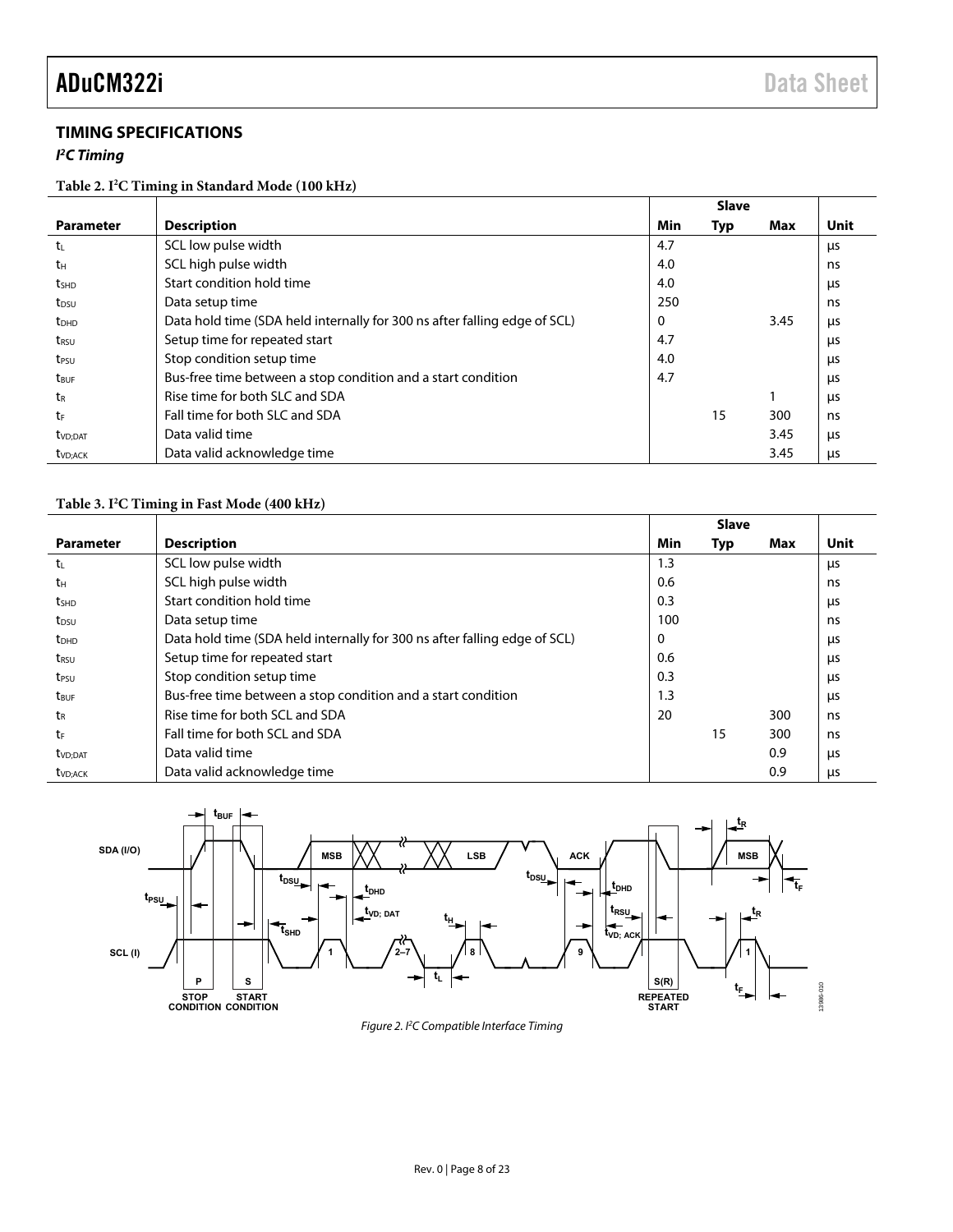#### **SPI Timing**

### **Table 4. SPI Master Mode Timing (Phase Mode = 1)**

| <b>Parameter</b> | <b>Description</b>                     | <b>Min</b> | Тур                              | Max | Unit |
|------------------|----------------------------------------|------------|----------------------------------|-----|------|
| tsL              | SCLK low pulse width                   |            | $(SPIDIV + 1) \times t_{HCLK}/2$ |     | ns   |
| tsh              | SCLK high pulse width                  |            | $(SPIDIV + 1) \times t_{HCLK}/2$ |     | ns   |
| t <sub>DAV</sub> | Data output valid after SCLK edge      | 0          |                                  |     | ns   |
| t <sub>DSU</sub> | Data input setup time before SCLK edge |            | $\frac{1}{2}$ SCLK               |     | ns   |
| t <sub>DHD</sub> | Data input hold time after SCLK edge   |            | <b>SCLK</b>                      |     | ns   |
| t <sub>DF</sub>  | Data output fall time                  |            | <b>SCLK</b>                      |     | ns   |
| $t_{DR}$         | Data output rise time                  |            | 25                               |     | ns   |
| tsr              | SCLK rise time                         |            | 25                               |     | ns   |
| tsF              | <b>SCLK fall time</b>                  |            | 20                               |     | ns   |



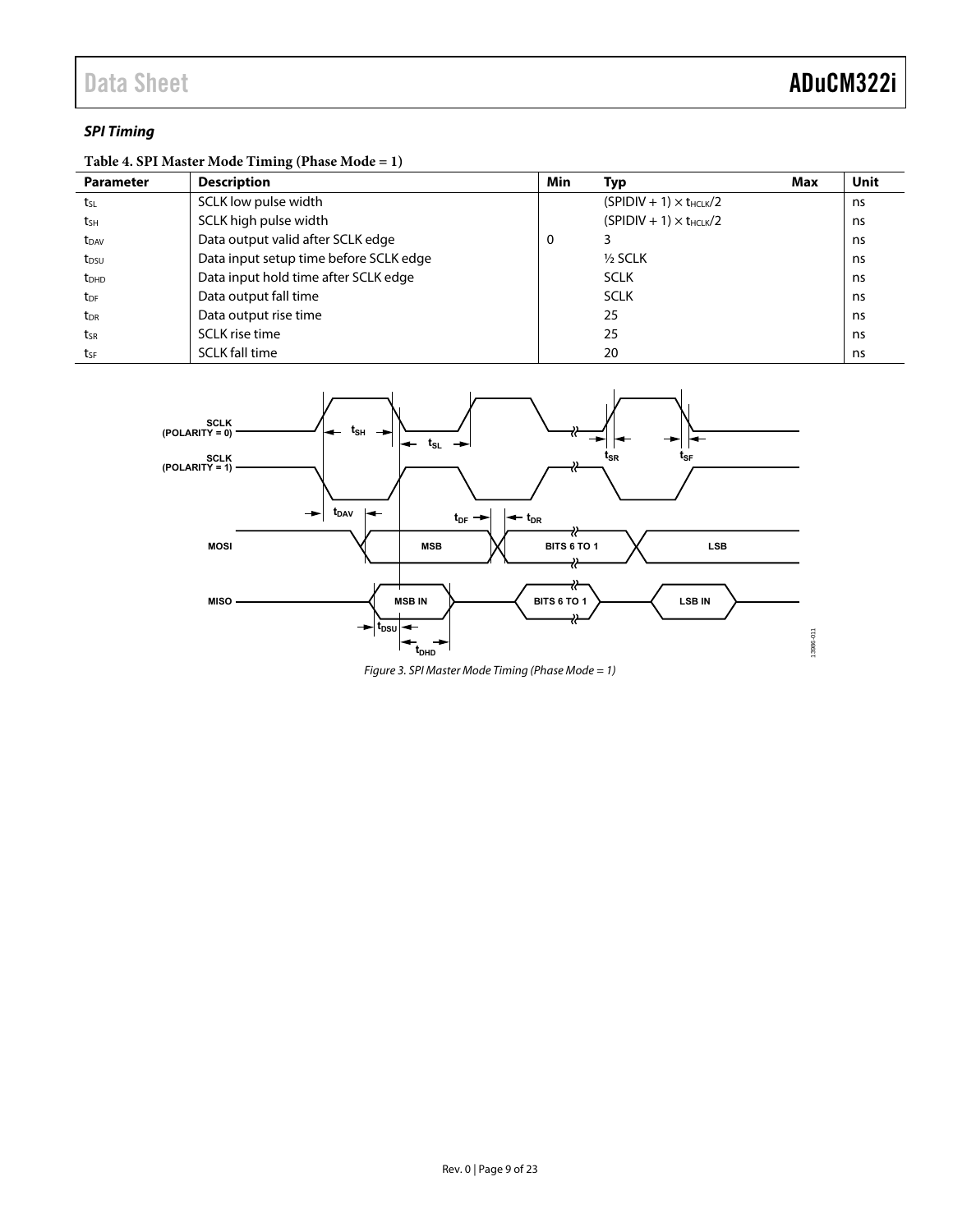13986-012

### **Table 5. SPI Master Mode Timing (Phase Mode = 0)**

| <b>Parameter</b>        | <b>Description</b>                     | Min | Typ                              | Max | <b>Unit</b> |
|-------------------------|----------------------------------------|-----|----------------------------------|-----|-------------|
| tsL                     | SCLK low pulse width                   |     | $(SPIDIV + 1) \times t_{HCLK}/2$ |     | ns          |
| t <sub>sн</sub>         | SCLK high pulse width                  |     | $(SPIDIV + 1) \times t_{HCIK}/2$ |     | ns          |
| t <sub>DAV</sub>        | Data output valid after SCLK edge      | 0   |                                  |     | ns          |
| t <sub>DOSU</sub>       | Data output setup before SCLK edge     |     | $1/2$ SCLK                       |     | ns          |
| t <sub>DSU</sub>        | Data input setup time before SCLK edge |     | <b>SCLK</b>                      |     | ns          |
| <b>t</b> <sub>DHD</sub> | Data input hold time after SCLK edge   |     | <b>SCLK</b>                      |     | ns          |
| t <sub>DF</sub>         | Data output fall time                  |     | 25                               |     | ns.         |
| $t_{\text{DR}}$         | Data output rise time                  |     | 25                               |     | ns          |
| tsr                     | SCLK rise time                         |     | 20                               |     | ns          |
| tsF                     | <b>SCLK fall time</b>                  |     | 20                               |     | ns          |



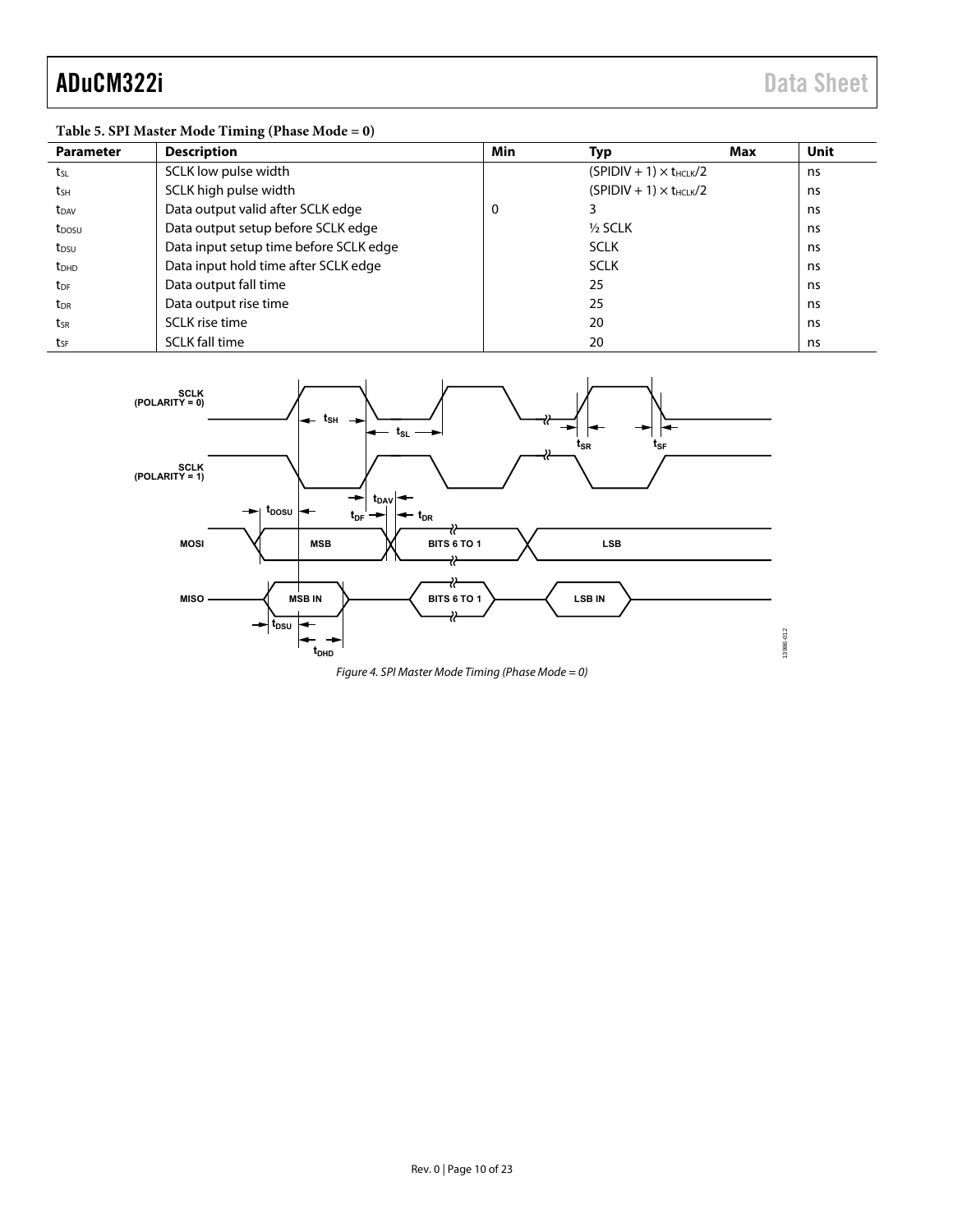### **Table 6. SPI Slave Mode Timing (Phase Mode = 1)**

| <b>Parameter</b>            | <b>Description</b>                     | Min          | <b>Typ</b>                     | Max | Unit |
|-----------------------------|----------------------------------------|--------------|--------------------------------|-----|------|
| $t_{\overline{CS}}$         | $\overline{\text{CS}}$ to SCLK edge    | 10           |                                |     | ns   |
| $t_{\overline{\text{CSM}}}$ | CS high time between active periods    | <b>SCLKx</b> |                                |     | ns   |
| tsı                         | SCLK low pulse width                   |              | $(SPIDIV + 1) \times t_{HCLK}$ |     | ns   |
| tsh                         | SCLK high pulse width                  |              | $(SPIDIV + 1) \times t_{HCLK}$ |     | ns   |
| $t_{DAV}$                   | Data output valid after SCLK edge      |              | 20                             |     | ns   |
| t <sub>DSU</sub>            | Data input setup time before SCLK edge | 10           |                                |     | ns   |
| <b>t</b> <sub>DHD</sub>     | Data input hold time after SCLK edge   | 10           |                                |     | ns   |
| t <sub>DF</sub>             | Data output fall time                  |              | 25                             |     | ns   |
| t <sub>DR</sub>             | Data output rise time                  |              | 25                             |     | ns   |
| tsr                         | SCLK rise time                         |              |                                |     | ns   |
| tsF                         | <b>SCLK fall time</b>                  |              |                                |     | ns   |
| tses                        | CS high after SCLK edge                | 20           |                                |     | ns   |



*Figure 5. SPI Slave Mode Timing (Phase Mode = 1)*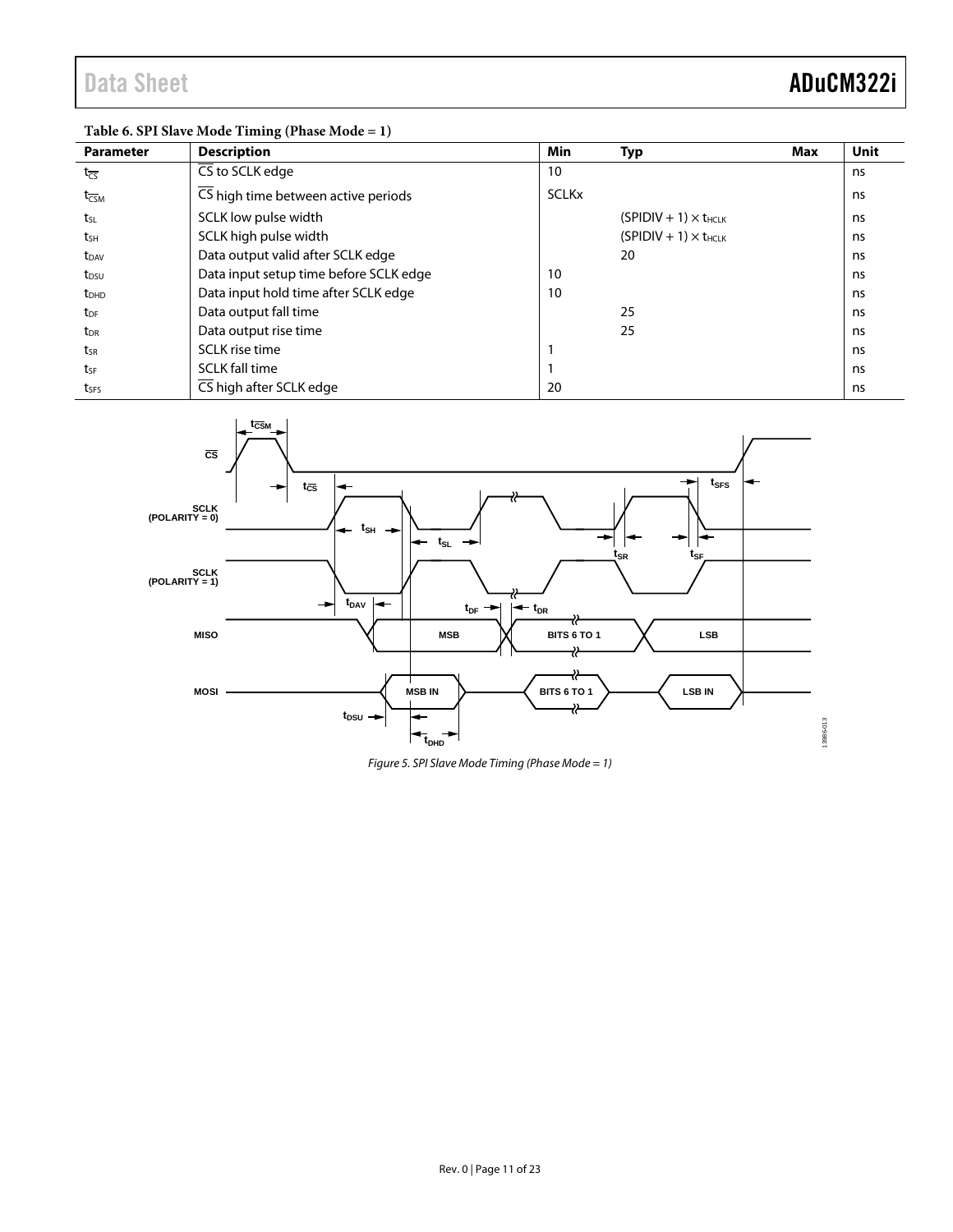13986-014

| <b>Parameter</b>            | <b>Description</b>                     | Min          | <b>Typ</b>                     | Max | Unit |
|-----------------------------|----------------------------------------|--------------|--------------------------------|-----|------|
| $t_{\overline{CS}}$         | CS to SCLK edge                        | 10           |                                |     | ns   |
| $t_{\overline{\text{CSM}}}$ | CS high time between active periods    | <b>SCLKx</b> |                                |     | ns   |
| t <sub>sL</sub>             | SCLK low pulse width                   |              | $(SPIDIV + 1) \times t_{HCIK}$ |     | ns   |
| tsн                         | SCLK high pulse width                  |              | $(SPIDIV + 1) \times t_{HCLK}$ |     | ns   |
| t <sub>DAV</sub>            | Data output valid after SCLK edge      |              | 20                             |     | ns   |
| t <sub>DSU</sub>            | Data input setup time before SCLK edge | 10           |                                |     | ns   |
| <b>t</b> <sub>DHD</sub>     | Data input hold time after SCLK edge   | 10           |                                |     | ns   |
| t <sub>DF</sub>             | Data output fall time                  |              | 25                             |     | ns   |
| t <sub>DR</sub>             | Data output rise time                  |              | 25                             |     | ns   |
| tsr                         | SCLK rise time                         |              |                                |     | ns   |
| tsF                         | <b>SCLK</b> fall time                  |              |                                |     | ns   |
| t <sub>DOCS</sub>           | Data output valid after CS edge        | 20           |                                |     | ns   |
| tses                        | CS high after SCLK edge                | 10           |                                |     | ns   |



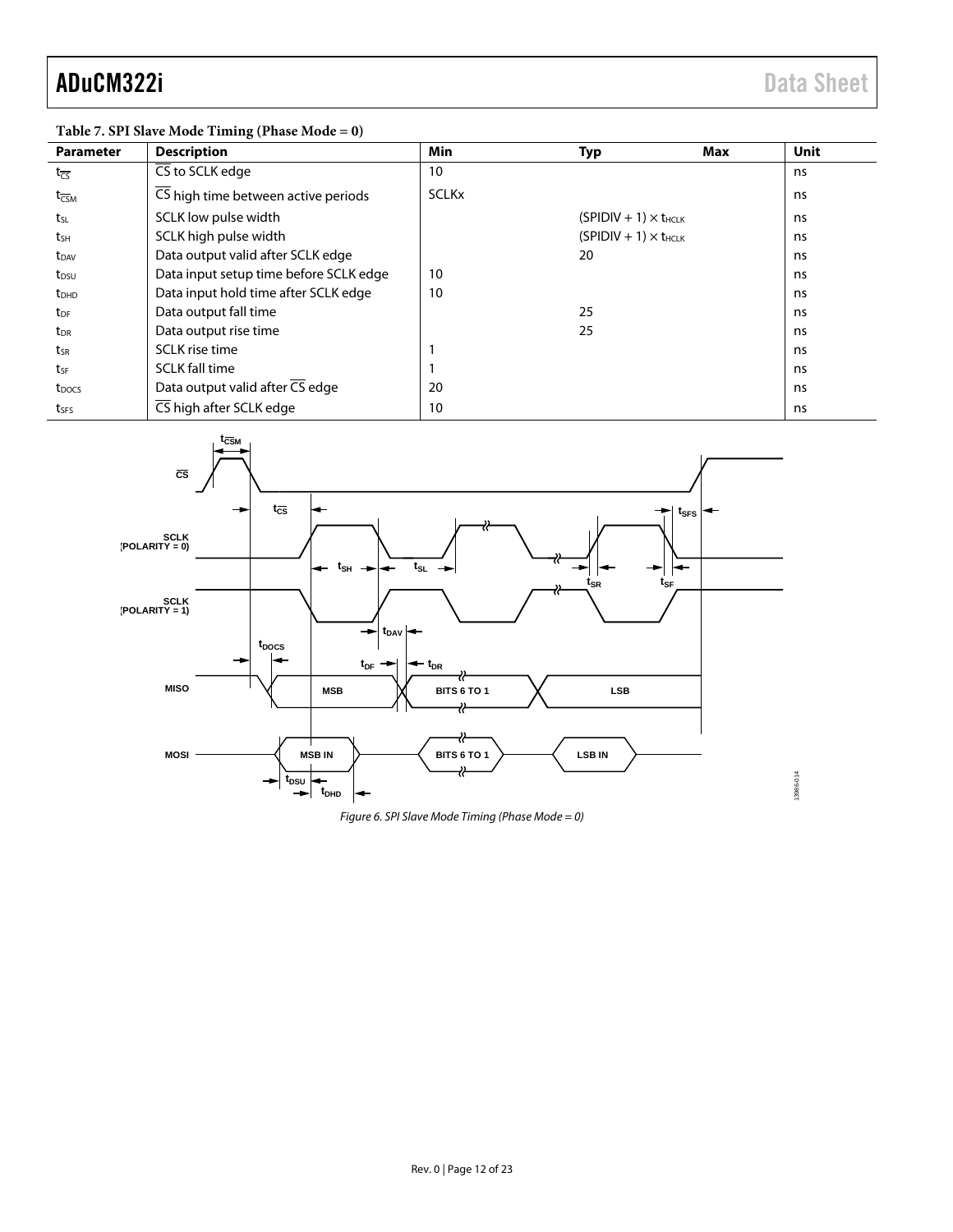### **Table 8. MDIO vs. MDC Timing**

| <b>Parameter</b>                                                                                                                   | <b>Description</b>                                            | Min                       | <b>Typ</b> | Max                                                             | Unit |  |  |  |
|------------------------------------------------------------------------------------------------------------------------------------|---------------------------------------------------------------|---------------------------|------------|-----------------------------------------------------------------|------|--|--|--|
| tsetup                                                                                                                             | MDIO setup before MCK edge                                    | 10                        |            |                                                                 | ns   |  |  |  |
| <b>t</b> <sub>HOLD</sub>                                                                                                           | MDIO valid after MCK edge                                     | 10                        |            |                                                                 | ns   |  |  |  |
| t <sub>DELAY</sub>                                                                                                                 | Data output after MCK edge                                    |                           |            | 100                                                             | ns   |  |  |  |
| $MDK$ $-$<br><b>CFP</b><br><b>INPUT</b><br><b>MDIO</b><br><b>CFP</b><br><b>INPUT</b><br><b>MDIO</b><br><b>CFP</b><br><b>OUTPUT</b> | ↔<br>⊷<br>$t_{\scriptstyle\text{SETUP}}$<br>t <sub>hold</sub> | <b>t</b> <sub>DELAY</sub> |            | - VIH<br>- VIL<br>VIII<br><b>VIL</b><br>VOH<br>VOL<br>13986-015 |      |  |  |  |
| Figure 7. MDIO Timing                                                                                                              |                                                               |                           |            |                                                                 |      |  |  |  |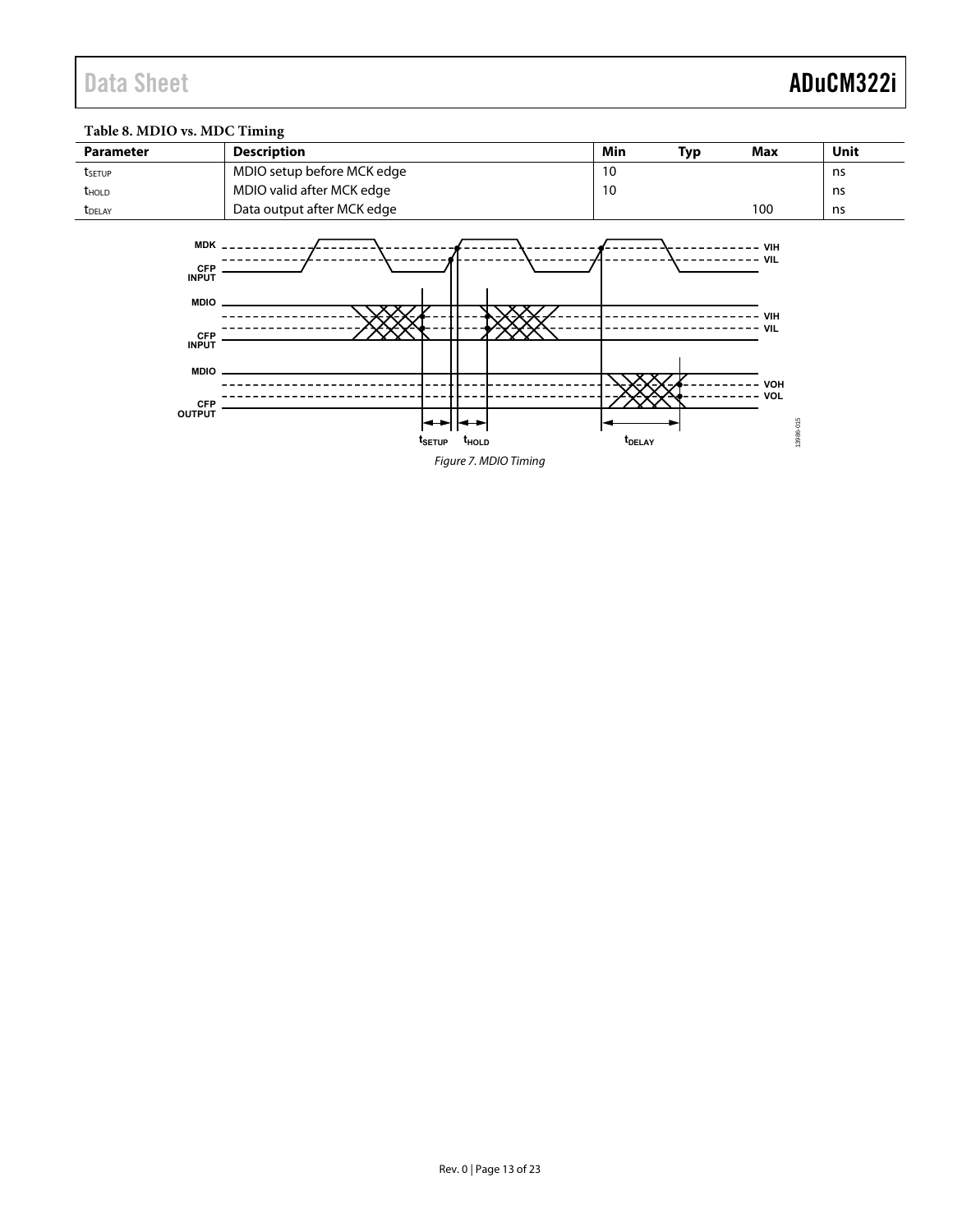#### <span id="page-13-0"></span>**ABSOLUTE MAXIMUM RATINGS**

#### <span id="page-13-2"></span>**Table 9.**

| <b>Parameter</b>                                                       | Rating                              |
|------------------------------------------------------------------------|-------------------------------------|
| Any Ball to GND                                                        | $-0.3$ V to $+3.9$ V                |
| Any RES1 Type Ball to GND                                              | $-0.3$ V to $+2.8$ V                |
| MDIO, <sup>1</sup> MCK and PRTADDR0 to<br>PRTADDR4 in MDIO Mode to GND | $-0.3$ V to $+2.1$ V                |
| Between Any of AVDDx, IOVDDx, and<br><b>VDD1 Balls</b>                 | $-0.3$ V to $+0.3$ V                |
| Any I Type Ball to GND <sup>2</sup>                                    | $-0.3$ V to IOVDDx $+0.3$ V         |
| Any RES Type, AI Type, or AO Type<br>Ball to GND <sup>3</sup>          | $-0.3$ V to AVDDx $+0.3$ V          |
| ADC REFP to GND                                                        | $-0.3$ V to AVDDx $+0.3$ V          |
| Total Positive GPIO Ball Currents                                      | 0 mA to 30 mA                       |
| <b>Total Negative GPIO Ball Currents</b>                               | $-30$ mA to 0 mA                    |
| Maximum Power Dissipation                                              | 1 W                                 |
| Operating Ambient Temperature<br>Range                                 | $-40^{\circ}$ C to $+105^{\circ}$ C |
| Storage Temperature Range                                              | $-65^{\circ}$ C to $+160^{\circ}$ C |
| Operating Junction Temperature<br>Range                                | $-40^{\circ}$ C to $+120^{\circ}$ C |
| Electrostatic Discharge (ESD)                                          |                                     |
| Human Body Model (HBM)                                                 | 2 kV                                |
| <b>Field Induced Charged Device</b><br>Mode (FICDM)                    | 1 kV                                |

<sup>1</sup> Note this ball is always in MDIO mode.

<sup>2</sup> This limit does not apply if no current can be drawn by external circuits on IOVDDx, because then IOVDD follows to a suitable level.

<sup>3</sup> This limit does not apply if no current can be drawn by external circuits on AVDDx, because then AVDD follows to a suitable level.

Stresses at or above those listed under Absolute Maximum Ratings may cause permanent damage to the product. This is a stress rating only; functional operation of the product at these or any other conditions above those indicated in the operational section of this specification is not implied. Operation beyond the maximum operating conditions for extended periods may affect product reliability.

All requirements applicable to each ball must be met. Where multiple limits apply to a ball, each one must be met individually. The limits apply according to the functionality of the balls at the time. Balls that can be either analog or digital, that is, that have two types indicated in the ball descriptions, must meet the limits for both types. For ball types, see [Table 10.](#page-14-1)

When powered up, it is required that all ground balls and ADC\_REFN be connected together to a node referred to as GND in [Table 9.](#page-13-2) The limits that are listed must be reduced by any difference between any GNDs. Also, it is required that AVDD3 is connected to AVDD4 and that IOVDD1 to IOVDD3 are connected together.

#### <span id="page-13-1"></span>**ESD CAUTION**



ESD (electrostatic discharge) sensitive device. Charged devices and circuit boards can discharge without detection. Although this product features patented or proprietary protection circuitry, damage may occur on devices subjected to high energy ESD. Therefore, proper ESD precautions should be taken to avoid performance degradation or loss of functionality.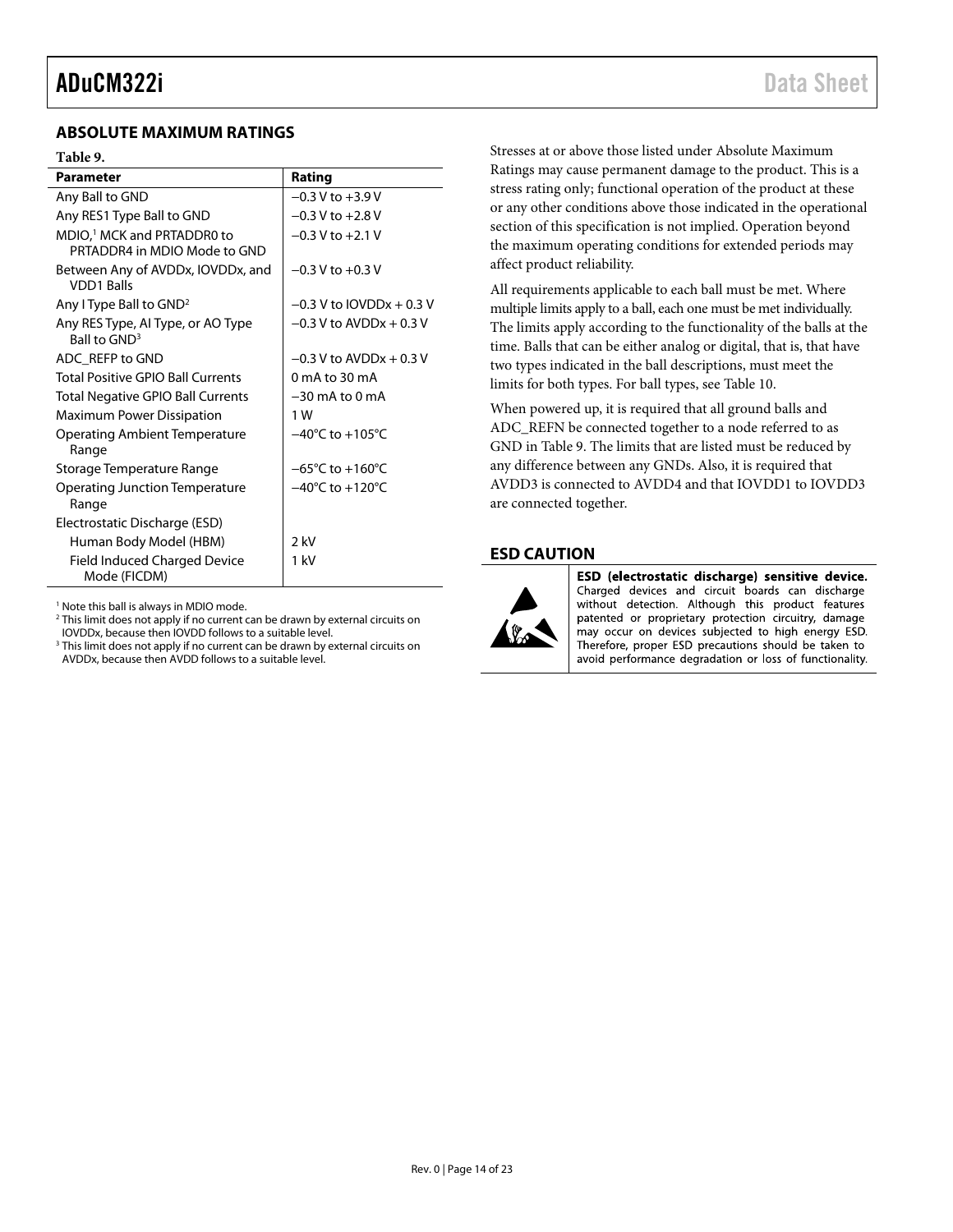13986-002

13986-002

## <span id="page-14-0"></span>PIN CONFIGURATION AND FUNCTION DESCRIPTIONS

|   | $\mathbf{1}$                                                                                                                                              | $\overline{2}$                                     | 3                                                          | 4                                                              | 5                                                           | 6                                              | $\overline{7}$                                                  | 8                                                               | 9                                                        | 10                                                    | 11                                     |
|---|-----------------------------------------------------------------------------------------------------------------------------------------------------------|----------------------------------------------------|------------------------------------------------------------|----------------------------------------------------------------|-------------------------------------------------------------|------------------------------------------------|-----------------------------------------------------------------|-----------------------------------------------------------------|----------------------------------------------------------|-------------------------------------------------------|----------------------------------------|
| A | <b>RESERVED</b>                                                                                                                                           | <b>RESERVED</b>                                    | <b>RESERVED</b>                                            | <b>RESERVED</b>                                                | <b>RESERVED</b>                                             | <b>DGND</b>                                    | <b>RESERVED</b>                                                 | <b>RESERVED</b>                                                 | <b>RESERVED</b>                                          | <b>RESERVED</b>                                       | <b>IREF</b>                            |
| в | <b>IOVDD1</b>                                                                                                                                             | <b>RESET</b>                                       | P3.3/<br>PRTADDR3/<br><b>PLAI[15]</b>                      | <b>RESERVED</b>                                                | <b>RESERVED</b>                                             | <b>DGND</b>                                    | <b>RESERVED</b>                                                 | <b>RESERVED</b>                                                 | <b>P1.0/SIN/</b><br><b>ECLKIN</b><br>PLAI[4]             | <b>P1.1/SOUT/</b><br>PLACLK1/<br><b>PLAI[5]</b>       | P1.2I<br>PWM <sub>0</sub> /<br>PLAI[6] |
| c | IOGND1                                                                                                                                                    | P0.0/<br><b>SCLK0/</b><br>PLAI[0]                  | <b>P2.3/BM</b>                                             | P2.2I<br><b>IRQ4/POR/</b><br><b>CLKOUT/</b><br><b>PLAI[10]</b> | P2.0/IRQ2/<br><b>PWMTRIP/</b><br>PLACLK2/<br><b>PLAI[8]</b> | P1.3/<br><b>PWM1/</b><br>PLAI[7]               | P1.4/<br><b>PWM2/</b><br>SCLK <sub>1</sub> /<br><b>PLAO[10]</b> | P1.5/<br><b>PWM3/</b><br>MISO <sub>1</sub> /<br><b>PLAO[11]</b> | P <sub>1.6</sub> /<br>PWM4/<br>MOSI1/<br><b>PLAO[12]</b> | P1.7/IRQ1/<br><b>PWM5/</b><br>CS1/<br><b>PLAO[13]</b> | P3.4/<br>PRTADDR4/<br><b>PLAO[26]</b>  |
| D | P <sub>0.2</sub><br>P <sub>0.1</sub><br>P3.21<br><b>MOSIO/</b><br>MISO <sub>0</sub> /<br>PRTADDR2/<br><b>PLAI[2]</b><br><b>PLAI[1]</b><br><b>PLAI[14]</b> |                                                    |                                                            |                                                                |                                                             |                                                |                                                                 |                                                                 |                                                          | DGND <sub>2</sub>                                     | IOVDD <sub>2</sub>                     |
| Е | P <sub>0.5</sub><br>SDA <sub>0</sub> /<br><b>PLAO[3]</b>                                                                                                  | P0.4/<br>SCL <sub>0</sub> /<br><b>PLAO[2]</b>      | P0.3/<br><b>IRQ0/CS0/</b><br>PLACLK0/<br><b>PLAI[3]</b>    |                                                                |                                                             |                                                | <b>SWCLK</b>                                                    | <b>SWDIO</b>                                                    | <b>IOGND2</b>                                            |                                                       |                                        |
| F | P <sub>2.6</sub> /<br><b>IRQ7/</b><br><b>PLAO[20]</b>                                                                                                     | P0.7/<br><b>SDA1/</b><br><b>PLAO[5]</b>            | P <sub>0.6</sub> /<br>SCL <sub>1</sub> /<br><b>PLAO[4]</b> |                                                                |                                                             | ADuCM322i<br><b>TOP VIEW</b><br>(Not to Scale) | <b>AVDD</b><br>REG0                                             | <b>AVDD</b><br>REG1                                             | VREF 1V2                                                 |                                                       |                                        |
| G | P <sub>2.7</sub> /<br><b>IRQ8/</b><br><b>PLAO[21]</b>                                                                                                     | P <sub>3.1</sub> /<br>PRTADDR1/<br><b>PLAI[13]</b> | P3.0/<br>PRTADDR0/<br><b>PLAI[12]</b>                      |                                                                |                                                             |                                                | <b>AIN15/</b><br>P4.7                                           | <b>AIN13/</b><br>P4.5                                           | AVDD4                                                    |                                                       |                                        |
| н | P3.5/<br><b>MCK/</b><br><b>PLAO[27]</b>                                                                                                                   | <b>XTALO</b>                                       | <b>MDIO</b>                                                |                                                                |                                                             |                                                |                                                                 | <b>AIN14/</b><br>P4.6                                           | <b>AIN12/</b><br>P4.4                                    | AGND4                                                 |                                        |
| J | <b>IOVDD3</b>                                                                                                                                             | <b>XTALI</b>                                       | VDAC7/<br>P <sub>5.2</sub>                                 | VDAC4                                                          | AGND1                                                       | AIN <sub>0</sub>                               | AIN <sub>1</sub>                                                | AIN <sub>2</sub>                                                | AIN7                                                     | <b>AIN10</b>                                          | <b>AIN11/</b><br><b>BUF</b><br>VREF2V5 |
| ĸ | <b>IOGND3</b>                                                                                                                                             | <b>DVDD</b><br><b>2V5</b>                          | <b>VDAC6/</b><br>P <sub>5.1</sub>                          | VDAC3/<br>P5.0                                                 | <b>VDAC1</b>                                                | VD <sub>D</sub> 1                              | AGND <sub>2</sub>                                               | AIN <sub>3</sub>                                                | AIN <sub>6</sub>                                         | <b>AIN9/</b><br>P4.3                                  | ADC<br><b>REFP</b>                     |
| Ц | DGND1                                                                                                                                                     | DVDD 1V8                                           | VDAC5                                                      | VDAC2/<br>P3.7/<br><b>PLAO[29]</b>                             | VDAC0/<br>P5.3                                              | AVDD3                                          | AGND3                                                           | AIN4                                                            | AIN <sub>5</sub>                                         | <b>AIN8/</b><br>P4.2                                  | ADC<br><b>REFN</b>                     |
|   | <b>DIGITAL PINS</b><br><b>ANALOG PINS</b>                                                                                                                 |                                                    |                                                            |                                                                |                                                             |                                                |                                                                 |                                                                 |                                                          |                                                       |                                        |

*Figure 8. Pin Configuration*

<span id="page-14-1"></span>**Table 10. Pin Function Descriptions**

| Pin No.        | <b>Mnemonic</b>        | Type <sup>1</sup> | <b>Description</b>                                                                                                                                                                  |
|----------------|------------------------|-------------------|-------------------------------------------------------------------------------------------------------------------------------------------------------------------------------------|
| A1             | <b>RESERVED</b>        | <b>RES</b>        | No Connect. Leave this ball unconnected.                                                                                                                                            |
| A2             | <b>RESERVED</b>        | <b>RES</b>        | Connect to AGND.                                                                                                                                                                    |
| A <sub>3</sub> | <b>RESERVED</b>        | RES1              | Connect to AVDD REG1.                                                                                                                                                               |
| A4             | <b>RESERVED</b>        | RES1              | Connect to AVDD REG1.                                                                                                                                                               |
| A <sub>5</sub> | <b>RESERVED</b>        | <b>RES</b>        | Connect to AGND.                                                                                                                                                                    |
| A6             | <b>DGND</b>            | S                 | Power Supply Ground.                                                                                                                                                                |
| A7             | <b>RESERVED</b>        | <b>RES</b>        | Connect to AGND.                                                                                                                                                                    |
| A8             | <b>RESERVED</b>        | RES1              | Connect to AVDD REG1.                                                                                                                                                               |
| A9             | <b>RESERVED</b>        | RES1              | Connect to AVDD REG1.                                                                                                                                                               |
| A10            | <b>RESERVED</b>        | <b>RES</b>        | Connect to AGND.                                                                                                                                                                    |
| A11            | <b>IREF</b>            | AI                | Reference Current. This ball generates the reference current and is set by an<br>external resistor, $R_{\text{EXT}}$ . Connect a 3.3 k $\Omega$ $R_{\text{EXT}}$ from IREF to DGND. |
| B <sub>1</sub> | IOVDD1                 | S                 | 3.3 V GPIO Supply.                                                                                                                                                                  |
| <b>B2</b>      | <b>RESET</b>           |                   | Reset Input (Active Low). An internal pull-up resistor is included.                                                                                                                 |
| B <sub>3</sub> | P3.3/PRTADDR3/PLAI[15] | 1/O               | Digital Input/Output Port 3.3 (P3.3).                                                                                                                                               |
|                |                        |                   | MDIO Port Address Bit 3 (PRTADDR3). See the Digital Inputs parameter in<br>Table 1 for details.                                                                                     |
|                |                        |                   | Output of PLA Element 15 (PLAI[15]).                                                                                                                                                |
| <b>B4</b>      | <b>RESERVED</b>        | <b>RES</b>        | No Connect. Leave this ball unconnected.                                                                                                                                            |
| <b>B5</b>      | <b>RESERVED</b>        | <b>RES</b>        | No Connect. Leave this ball unconnected.                                                                                                                                            |
| B <sub>6</sub> | <b>DGND</b>            | S                 | Power Supply Ground.                                                                                                                                                                |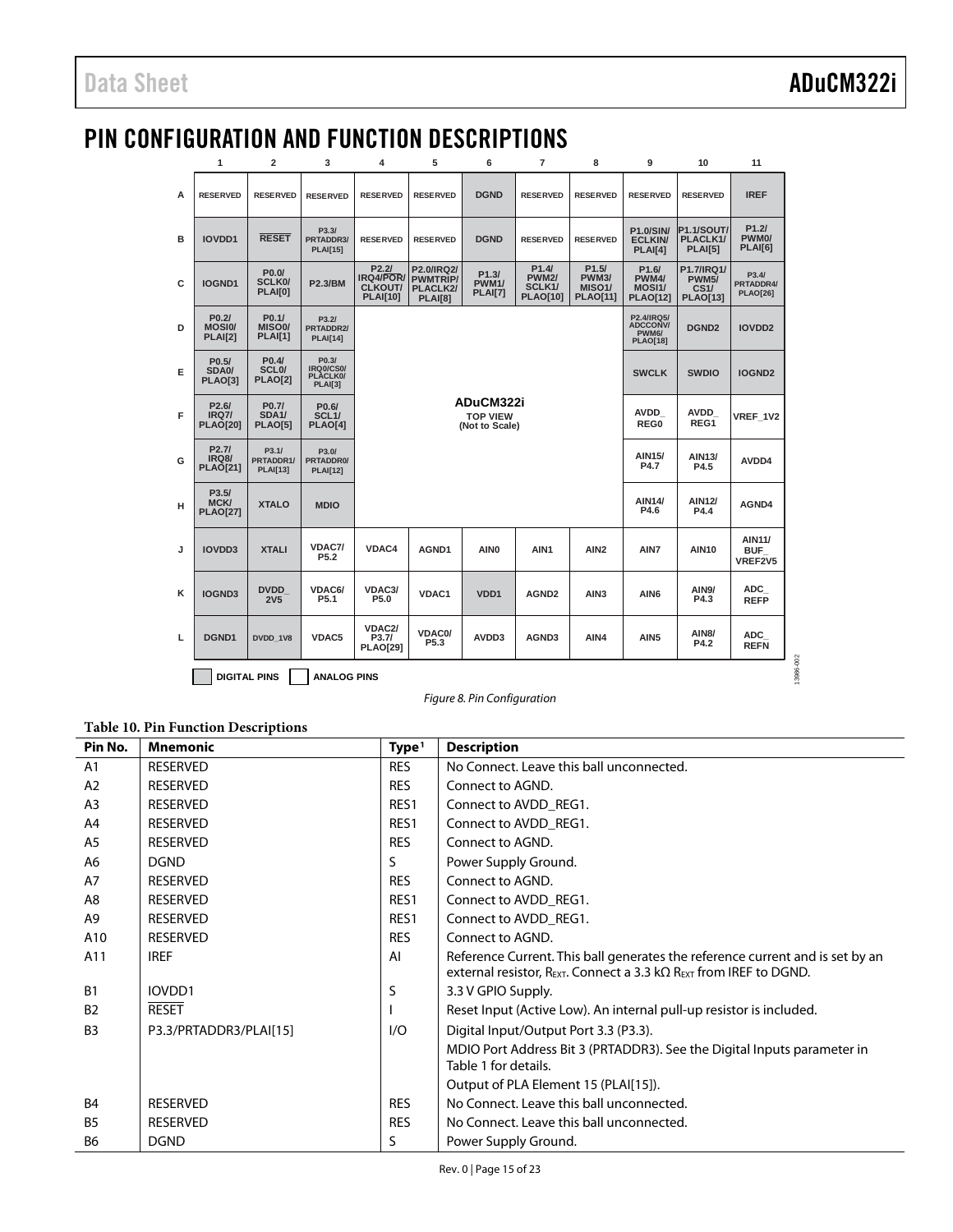| Pin No.        | <b>Mnemonic</b>                   | Type <sup>1</sup> | <b>Description</b>                                                                     |
|----------------|-----------------------------------|-------------------|----------------------------------------------------------------------------------------|
| <b>B7</b>      | <b>RESERVED</b>                   | <b>RES</b>        | No Connect. Leave this ball unconnected.                                               |
| B <sub>8</sub> | <b>RESERVED</b>                   | <b>RES</b>        | No Connect. Leave this ball unconnected.                                               |
| B <sub>9</sub> |                                   | I/O               |                                                                                        |
|                | P1.0/SIN/ECLKIN/PLAI[4]           |                   | Digital Input/Output Port 1.0 (P1.0).                                                  |
|                |                                   |                   | UART Input (SIN).                                                                      |
|                |                                   |                   | External Input Clock (ECLKIN).                                                         |
|                |                                   |                   | Input to PLA Element 4 (PLAI[4]).                                                      |
| <b>B10</b>     | P1.1/SOUT/PLACLK1/PLAI[5]         | I/O               | Digital Input/Output Port 1.1 (P1.1).                                                  |
|                |                                   |                   | UART Output (SOUT).                                                                    |
|                |                                   |                   | PLA Clock 1(PLACLK1).                                                                  |
|                |                                   |                   | Input to PLA Element 5 (PLAI[5]).                                                      |
| <b>B11</b>     | P1.2/PWM0/PLAI[6]                 | I/O               | Digital Input/Output Port 1.2 (P1.2).                                                  |
|                |                                   |                   | PWM Output 0 (PWM0).                                                                   |
|                |                                   |                   | Input to PLA Element 6 (PLAI[6]).                                                      |
| C1             | IOGND1                            | S                 | Ground for IOVDD1.                                                                     |
| C <sub>2</sub> | P0.0/SCLK0/PLAI[0]                | I/O               | Digital Input/Output Port 0.0 (P0.0).                                                  |
|                |                                   |                   | SPIO Clock (SCLKO).                                                                    |
|                |                                   |                   | Input to PLA Element 0 (PLAI[0]).                                                      |
| C <sub>3</sub> | P2.3/BM                           | I/O               | Digital Input/Output Port 2.3 (P2.3).                                                  |
|                |                                   |                   | Boot Mode (BM). This ball determines the start-up sequence after every reset.          |
|                |                                   |                   | Pull-up is enabled at power-up.                                                        |
| C <sub>4</sub> | P2.2/IRQ4/POR/CLKOUT/PLAI[10]     | I/O               | Digital Input/Output Port 2.2 (P2.2).                                                  |
|                |                                   |                   | External Interrupt 4 (IRQ4).                                                           |
|                |                                   |                   | Reset Output (POR). This ball function is an output and it is the default for Ball C4. |
|                |                                   |                   | Clock Output (CLKOUT).                                                                 |
|                |                                   |                   | Input to PLA Element 10 (PLAI[10]).                                                    |
| C <sub>5</sub> | P2.0/IRQ2/PWMTRIP/PLACLK2/PLAI[8] | I/O               | Digital Input/Output Port 2.0 (P2.0).                                                  |
|                |                                   |                   | External Interrupt 2 (IRQ2).                                                           |
|                |                                   |                   | PWM Trip (PWMTRIP).                                                                    |
|                |                                   |                   |                                                                                        |
|                |                                   |                   | PLA Input Clock 2 (PLACLK2).                                                           |
|                |                                   |                   | Input to PLA Element 8 (PLAI[8]).                                                      |
| C <sub>6</sub> | P1.3/PWM1/PLAI[7]                 | I/O               | Digital Input/Output Port 1.3 (P1.3).                                                  |
|                |                                   |                   | PWM Output 1 (PWM1).                                                                   |
|                |                                   |                   | Input to PLA Element 7 (PLAI[7]).                                                      |
| C7             | P1.4/PWM2/SCLK1/PLAO[10]          | I/O               | Digital Input/Output Port 1.4 (P1.4).                                                  |
|                |                                   |                   | PWM Output 2 (PWM2).                                                                   |
|                |                                   |                   | SPI1 Clock (SCLK1).                                                                    |
|                |                                   |                   | Output of PLA Element 10 (PLAO[10]).                                                   |
| C8             | P1.5/PWM3/MISO1/PLAO[11]          | I/O               | Digital Input/Output Port 1.5 (P1.5).                                                  |
|                |                                   |                   | PWM Output 3 (PWM3).                                                                   |
|                |                                   |                   | SPI1 Master In, Slave Out (MISO1).                                                     |
|                |                                   |                   | Output of PLA Element 11 (PLAO[11]).                                                   |
| C <sub>9</sub> | P1.6/PWM4/MOSI1/PLAO[12]          | I/O               | Digital Input/Output Port 1.6 (P1.6).                                                  |
|                |                                   |                   | PWM Output 4 (PWM4).                                                                   |
|                |                                   |                   | SPI1 Master Out, Slave Input (MOSI1).                                                  |
|                |                                   |                   | Output of PLA Element 12 (PLAO[12]).                                                   |
| C10            | P1.7/IRQ1/PWM5/CS1/PLAO[13]       | I/O               | Digital Input/Output Port 1.7 (P1.7).                                                  |
|                |                                   |                   | External Interrupt 1 (IRQ1).                                                           |
|                |                                   |                   | PWM Output 5 (PWM5).                                                                   |
|                |                                   |                   | SPI1 Chip Select 1 (CS1). When using SPI1, configure this ball as CS1.                 |
|                |                                   |                   | Output of PLA Element 13 (PLAO[13]).                                                   |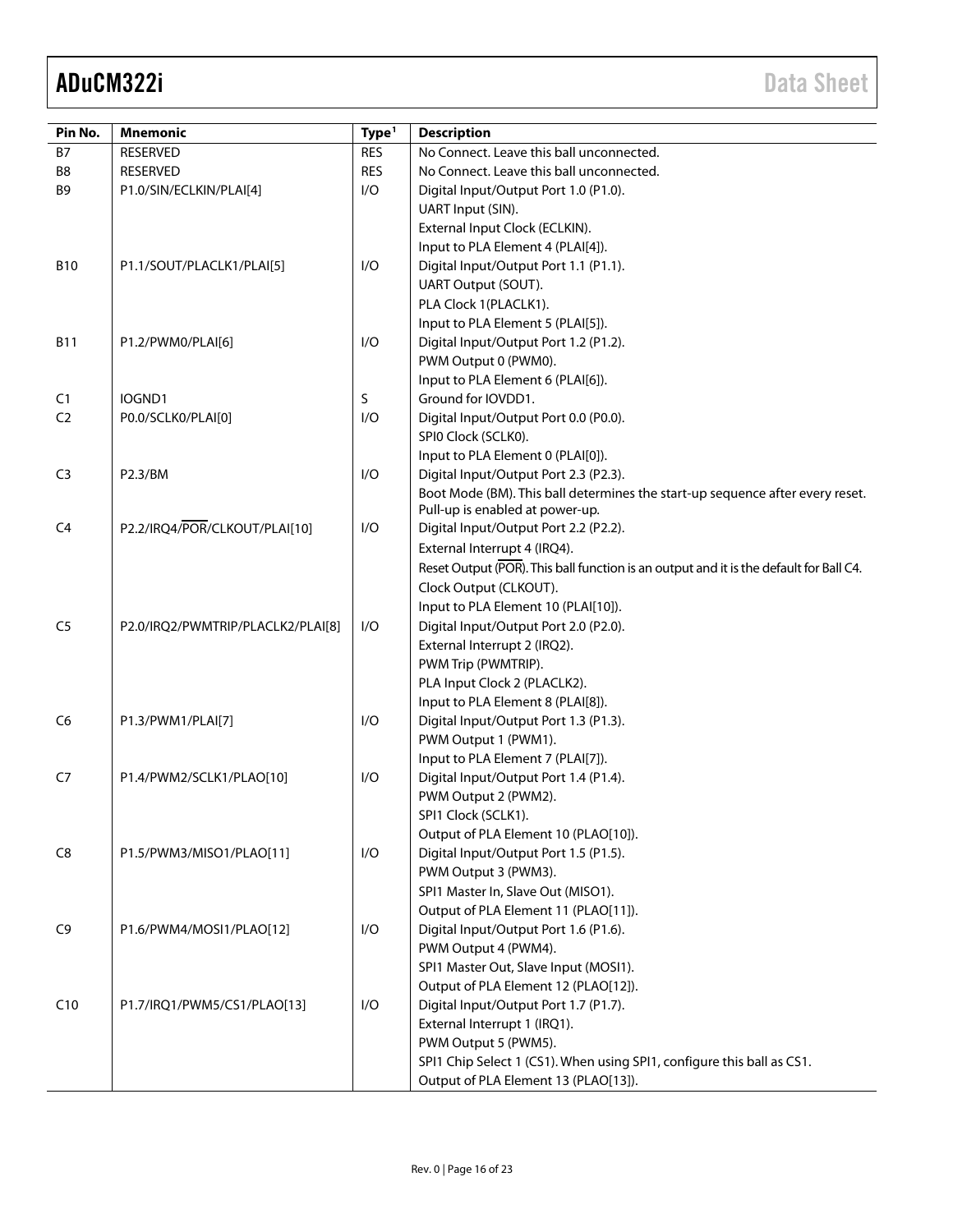| Pin No.         | <b>Mnemonic</b>                 | Type <sup>1</sup> | <b>Description</b>                                                                                                               |
|-----------------|---------------------------------|-------------------|----------------------------------------------------------------------------------------------------------------------------------|
| C11             | P3.4/PRTADDR4/PLAO[26]          | 1/O               | Digital Input/Output Port 3.4 (P3.4).                                                                                            |
|                 |                                 |                   | MDIO Port Address Bit 4 (PRTADDR4). See the Digital Inputs parameter in                                                          |
|                 |                                 |                   | Table 1 for details.                                                                                                             |
|                 |                                 |                   | Output of PLA Element 26 (PLAO[26]).                                                                                             |
| D <sub>1</sub>  | P0.2/MOSI0/PLAI[2]              | I/O               | Digital Input/Output Port 0.2 (P0.2).                                                                                            |
|                 |                                 |                   | SPI0 Master Out, Slave In (MOSI0).                                                                                               |
|                 |                                 |                   | Input to PLA Element 2 (PLAI[2]).                                                                                                |
| D <sub>2</sub>  | P0.1/MISO0/PLAI[1]              | I/O               | Digital Input/Output Port 0.1 (P0.1).                                                                                            |
|                 |                                 |                   | SPI0 Master In, Slave Out (MISO0).                                                                                               |
|                 |                                 |                   | Input to PLA Element 1 (PLAI[1]).                                                                                                |
| D <sub>3</sub>  | P3.2/PRTADDR2/PLAI[14]          | I/O               | Digital Input/Output Port 3.2 (P3.2).                                                                                            |
|                 |                                 |                   | MDIO Port Address Bit 2 (PRTADDR2). See the Digital Inputs parameter in                                                          |
|                 |                                 |                   | Table 1 for details.                                                                                                             |
|                 |                                 |                   | Input to PLA Element 14 (PLAI[14]).                                                                                              |
| D <sub>9</sub>  | P2.4/IRQ5/ADCCONV/PWM6/PLAO[18] | I/O               | Digital Input/Output Port 2.4 (P2.4).                                                                                            |
|                 |                                 |                   | External Interrupt 5 (IRQ5).                                                                                                     |
|                 |                                 |                   | External Input to Start ADC Conversions (ADCCONV).                                                                               |
|                 |                                 |                   | PWM Output 6 (PWM6).                                                                                                             |
|                 |                                 |                   | Output of PLA Element 18 (PLAO[18]).                                                                                             |
| D <sub>10</sub> | DGND <sub>2</sub>               | S                 | Digital Ground 2. Connect to DGND1.                                                                                              |
| D11             | IOVDD <sub>2</sub>              | S                 | 3.3 V GPIO Supply.                                                                                                               |
| E <sub>1</sub>  | P0.5/SDA0/PLAO[3]               | 1/O               | Digital Input/Output Port 0.5 (P0.5).                                                                                            |
|                 |                                 |                   | I <sup>2</sup> C0 Serial Data (SDA0).                                                                                            |
|                 |                                 |                   | Output of PLA Element 3 (PLAO[3]).                                                                                               |
| E <sub>2</sub>  | P0.4/SCL0/PLAO[2]               | I/O               | Digital Input/Output Port 0.4 (P0.4).                                                                                            |
|                 |                                 |                   | I <sup>2</sup> C0 Serial Clock (SCL0).                                                                                           |
|                 |                                 |                   | Output of PLA Element 2 (PLAO[2]).                                                                                               |
| E <sub>3</sub>  | P0.3/IRQ0/CS0/PLACLK0/PLAI[3]   | I/O               | Digital Input/Output Port 0.3 (P0.3).                                                                                            |
|                 |                                 |                   | External Interrupt 0 (IRQ0).                                                                                                     |
|                 |                                 |                   | SPI0 Chip Select 0 (CS0). When using SPI0, configure this ball as CS0.                                                           |
|                 |                                 |                   | PLA Clock 0 (PLACLK0).                                                                                                           |
|                 |                                 |                   | Input to PLA Element 3 (PLAI[3]).                                                                                                |
| E9              | <b>SWCLK</b>                    |                   | Serial Wire Debug Clock.                                                                                                         |
| E10             | SWDIO                           | I/O               | Serial Wire Bidirectional Data.                                                                                                  |
| E11             | IOGND <sub>2</sub>              | S                 | Ground for IOVDD2.                                                                                                               |
| F1              | P2.6/IRQ7/PLAO[20]              | 1/O               | Digital Input/Output Port 2.6 (P2.6).                                                                                            |
|                 |                                 |                   | External Interrupt 7 (IRQ7).                                                                                                     |
|                 |                                 |                   | Output of PLA Element 20 (PLAO[20]).                                                                                             |
| F <sub>2</sub>  | P0.7/SDA1/PLAO[5]               | 1/O               | Digital Input/Output Port 0.7 (P0.7).                                                                                            |
|                 |                                 |                   | I <sup>2</sup> C1 Serial Data (SDA1).                                                                                            |
|                 |                                 |                   | Output of PLA Element 5 (PLAO[5]).                                                                                               |
| F <sub>3</sub>  | P0.6/SCL1/PLAO[4]               | I/O               | Digital Input/Output Port 0.6 (P0.6).                                                                                            |
|                 |                                 |                   | I <sup>2</sup> C1 Serial Clock (SCL1).                                                                                           |
|                 |                                 |                   | Output of PLA Element 4 (PLAO[4]).                                                                                               |
| F9              | AVDD_REG0                       | AO                | Analog Regulator 0 Supply. A 470 nF capacitor to AGND4 must be connected                                                         |
|                 |                                 |                   | to this ball to stabilize the internal 2.5 V regulator that supplies the ADC.                                                    |
| F10             | AVDD_REG1                       | AO                | Analog Regulator 1 Supply. Output of 2.5 V on-chip LDO regulator. A 470 nF<br>capacitor to AGND4 must be connected to this ball. |
| F11             | VREF_1V2                        | S                 | 1.2 V Reference. This ball cannot be used to source current externally.                                                          |
|                 |                                 |                   | Connect VREF_1V2 to AGNDx via a 470 nF capacitor.                                                                                |
| G <sub>1</sub>  | P2.7/IRQ8/PLAO[21]              | I/O               | Digital Input/Output Port 2.7 (P2.7).                                                                                            |
|                 |                                 |                   | External Interrupt 8 (IRQ8).                                                                                                     |
|                 |                                 |                   | Output of PLA Element 21 (PLAO[21]).                                                                                             |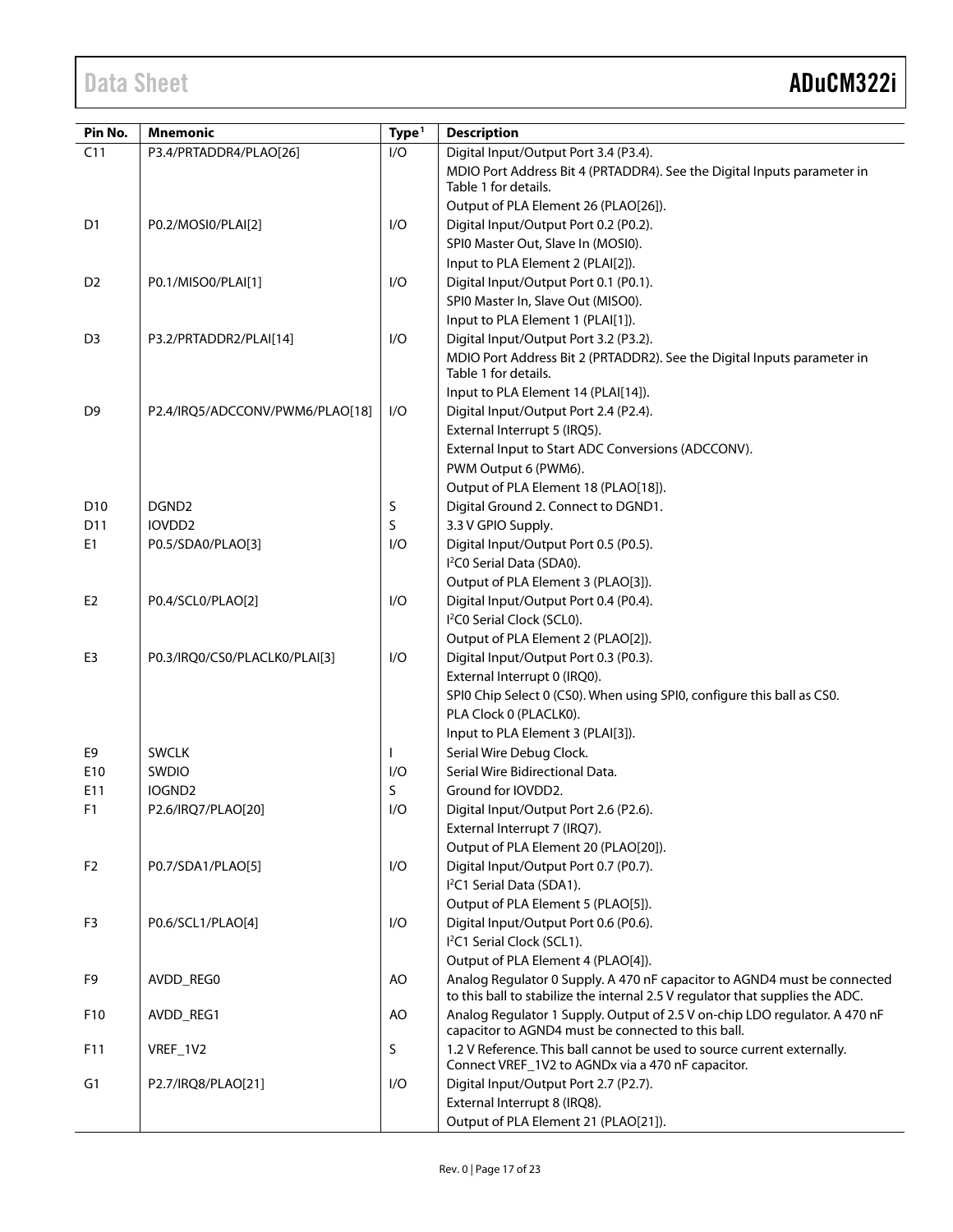| Pin No.         | <b>Mnemonic</b>          | Type <sup>1</sup> | <b>Description</b>                                                                       |  |
|-----------------|--------------------------|-------------------|------------------------------------------------------------------------------------------|--|
| G <sub>2</sub>  | P3.1/PRTADDR1/PLAI[13]   | I/O               | Digital Input/Output Port 3.1 (P3.1).                                                    |  |
|                 |                          |                   | MDIO Port Address Bit 1 (PRTADDR1). See the Digital Inputs parameter in                  |  |
|                 |                          |                   | Table 1 for details.                                                                     |  |
|                 |                          |                   | Input to PLA Element 13 (PLAI[13]).                                                      |  |
| G <sub>3</sub>  | P3.0/PRTADDR0/PLAI[12]   | I/O               | Digital Input/Output Port 3.0 (P3.0).                                                    |  |
|                 |                          |                   | MDIO Port Address Bit 0 (PRTADDR0). See the Digital Inputs parameter in                  |  |
|                 |                          |                   | Table 1 for details.                                                                     |  |
|                 | AIN15/P4.7               |                   | Input to PLA Element 12 (PLAI[12]).                                                      |  |
| G9              |                          | Al/l/O            | Analog Input 15 (AIN15).<br>Digital Input/Output Port 4.7 (P4.7).                        |  |
| G10             | AIN13/P4.5               | AI/I/O            | Analog Input 13 (AIN13).                                                                 |  |
|                 |                          |                   | Digital Input/Output Port 4.5 (P4.5).                                                    |  |
| G11             | AVDD4                    | S                 | ADC Supply (3.3 V).                                                                      |  |
| H1              | P3.5/MCK/PLAO[27]        | I/O               | Digital Input/Output Port 3.5 (P3.5).                                                    |  |
|                 |                          |                   | MDIO Clock (MCK). See the Digital Inputs parameter in Table 1 for more details.          |  |
|                 |                          |                   | Output of PLA Element 27 (PLAO[27]).                                                     |  |
| H2              | <b>XTALO</b>             | O                 | Output from the Crystal Oscillator Inverter. When not using an external                  |  |
|                 |                          |                   | crystal, leave XTALO unconnected.                                                        |  |
| H3              | <b>MDIO</b>              | I/O               | MDIO Data.                                                                               |  |
| H <sub>9</sub>  | AIN14/P4.6               | AI/I/O            | Analog Input 14 (AIN14).                                                                 |  |
|                 |                          |                   | Digital Input/Output Port 4.6 (P4.6).                                                    |  |
| H <sub>10</sub> | AIN12/P4.4               | Al/I/O            | Analog Input 12 (AIN12).                                                                 |  |
| H11             | AGND4                    | S                 | Digital Input/Output Port 4.4 (P4.4).<br>Ground for AVDD4, AVDD_REG0, and AVDD_REG1.     |  |
| J1              | IOVDD3                   | S                 | 3.3 V GPIO Supply.                                                                       |  |
| J2              | <b>XTALI</b>             | <b>I</b>          | Input to the Crystal Oscillator Inverter and Input to the Internal Clock                 |  |
|                 |                          |                   | Generator Circuits. When not using an external crystal, connect XTALI to                 |  |
|                 |                          |                   | DGND.                                                                                    |  |
| J3              | <b>VDAC7/P5.2</b>        | AO/I/O            | Voltage DAC7 Output (VDAC7).                                                             |  |
|                 |                          |                   | Digital Input/Output Port 5.2 (P5.2).                                                    |  |
| J4              | VDAC4                    | AO                | Voltage DAC4 Output (VDAC4).                                                             |  |
| J5              | AGND1                    | S                 | Analog Ground for VDD1.                                                                  |  |
| J6              | AIN <sub>0</sub>         | Al                | Analog Input 0.                                                                          |  |
| J7              | AIN1                     | Al                | Analog Input 1.                                                                          |  |
| J8<br>J9        | AIN <sub>2</sub><br>AIN7 | Al<br>Al          | Analog Input 2.                                                                          |  |
| J10             | <b>AIN10</b>             | Al                | Analog Input 7.<br>Analog Input 10.                                                      |  |
| J11             | AIN11/BUF_VREF2V5        | Al/AO             | Analog Input 11 (AIN11).                                                                 |  |
|                 |                          |                   | Buffered 2.5 V Bias (BUF_VREF2V5). The maximum load is 1.2 mA. Connect                   |  |
|                 |                          |                   | BUF_VREF2V5 to AGNDx via a 100 nF capacitor.                                             |  |
| K1              | IOGND3                   | S                 | Ground for IOVDD3.                                                                       |  |
| K <sub>2</sub>  | DVDD_2V5                 | AO                | 2.5 V Digital Supply. A 470 nF capacitor to IOGND3 must be connected to this             |  |
|                 |                          |                   | ball to stabilize the internal 2.5 V regulator that supplies the analog digital control. |  |
| K3              | VDAC6/P5.1               | AO/I/O            | Voltage DAC6 Output (VDAC6).<br>Digital Input/Output Port 5.1 (P5.1).                    |  |
| K4              | VDAC3/P5.0               | AO/I/O            | Voltage DAC3 Output (VDAC3).                                                             |  |
|                 |                          |                   | Digital Input/Output Port 5.0 (P5.0).                                                    |  |
| K5              | VDAC1                    | AO                | Voltage DAC1 Output.                                                                     |  |
| K6              | VDD1                     | S                 | 3.3 V Supply for Digital Die.                                                            |  |
| K7              | AGND2                    | S                 | ESD Ground for Pad Ring.                                                                 |  |
| K8              | AIN3                     | AI                | Analog Input 3.                                                                          |  |
| K9              | AIN6                     | Al                | Analog Input 6. AIN6 is also the positive input for the comparator.                      |  |
| K10             | AIN9/P4.3                | AI/I/O            | Analog Input 9 (AIN9).                                                                   |  |
|                 |                          |                   | Digital Input/Output Port 4.3 (P4.3).                                                    |  |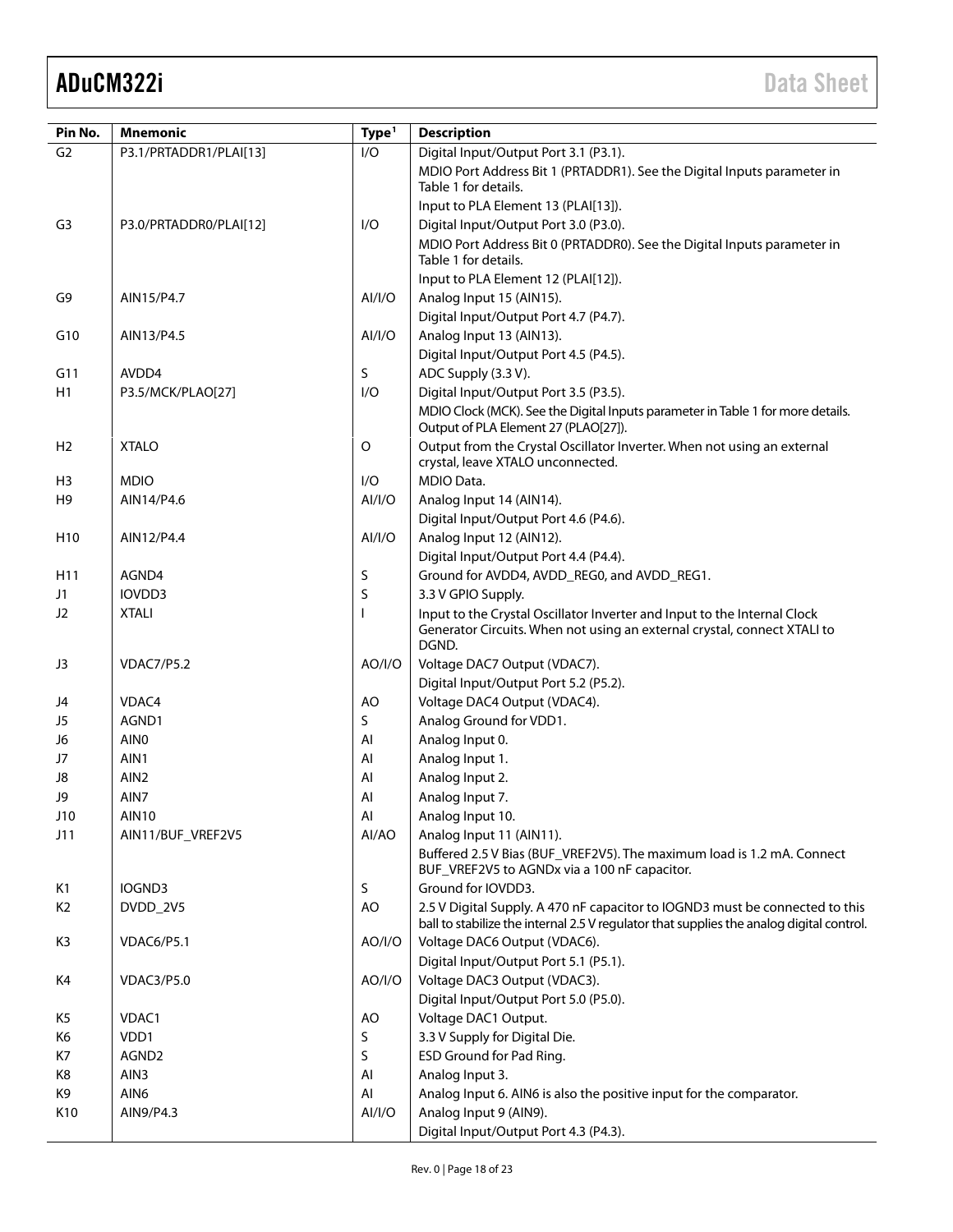<span id="page-18-0"></span>

| Pin No.         | <b>Mnemonic</b>     | Type <sup>1</sup> | <b>Description</b>                                                                                                                                                                           |
|-----------------|---------------------|-------------------|----------------------------------------------------------------------------------------------------------------------------------------------------------------------------------------------|
| K11             | ADC_REFP            | AO/A              | Decoupling Capacitor Connection for ADC Reference Buffer. Connect this ball<br>to a 4.7 µF capacitor to the ADC_REFN ball. ADC_REFP can be overdriven by<br>an external reference.           |
| L1              | DGND1               | S                 | Digital Ground 1 for DVDD_1V8.                                                                                                                                                               |
| L <sub>2</sub>  | DVDD 1V8            | AO                | 1.8 V Digital Supply. A 470 nF capacitor to DGND1 must be connected to this<br>ball to stabilize the internal 1.8 V regulator that supplies flash memory and<br>the ARM Cortex-M3 processor. |
| L <sub>3</sub>  | VDAC5               | AO                | Voltage DAC5 Output (VDAC5).                                                                                                                                                                 |
| L4              | VDAC2/P3.7/PLAO[29] | AO/I/O            | Voltage DAC2 Output (VDAC2).                                                                                                                                                                 |
|                 |                     |                   | Digital Input/Output Port 3.7 (P3.7).                                                                                                                                                        |
|                 |                     |                   | Output of PLA Element 29 (PLAO[29]).                                                                                                                                                         |
| L <sub>5</sub>  | VDAC0/P5.3          | AO/I/O            | Voltage DAC0 Output (VDAC0).                                                                                                                                                                 |
|                 |                     |                   | Digital Input/Output Port 5.3 (P5.3).                                                                                                                                                        |
| L <sub>6</sub>  | AVDD3               | S                 | VDAC Supply (3.3 V).                                                                                                                                                                         |
| L7              | AGND3               | S                 | Ground for AVDD3.                                                                                                                                                                            |
| L8              | AIN4                | Al                | Analog Input 4.                                                                                                                                                                              |
| L <sub>9</sub>  | AIN <sub>5</sub>    | AI                | Analog Input 5. AIN5 can be the negative input for the comparator.                                                                                                                           |
| L <sub>10</sub> | AIN8/P4.2           | AI/I/O            | Analog Input 8 (AIN8).                                                                                                                                                                       |
|                 |                     |                   | Digital Input/Output Port 4.2 (P4.2).                                                                                                                                                        |
| L11             | ADC_REFN            | AO/A              | Decoupling Capacitor Connection for ADC Reference Buffer. Connect this ball<br>to AGND4.                                                                                                     |

<sup>1</sup> RES and RES1 are reserved, S is supply, AI is analog input, I is digital input, I/O is input/output, AO is analog output, and O is digital output.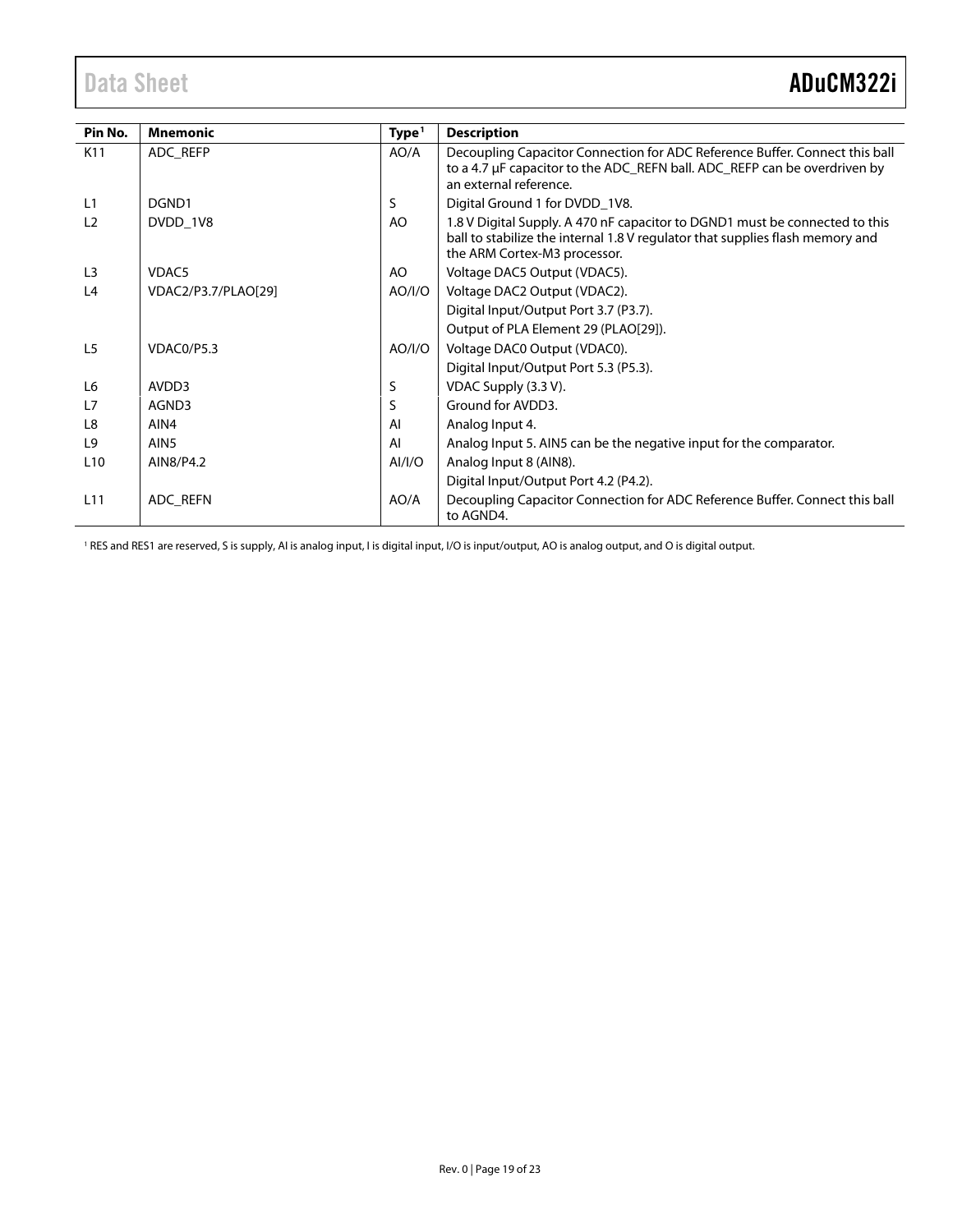## <span id="page-19-0"></span>TYPICAL PERFORMANCE CHARACTERISTICS



Figure 9. Temperature Measurement vs. Internal Temperature  $(V_{DD} = 3.3 V, 50 kSPS)$ 

<span id="page-19-3"></span><span id="page-19-2"></span>



Figure 11. Output Voltage vs. Load Current

<span id="page-19-4"></span>

<span id="page-19-1"></span>Figure 12. VDD1 Power-On Requirements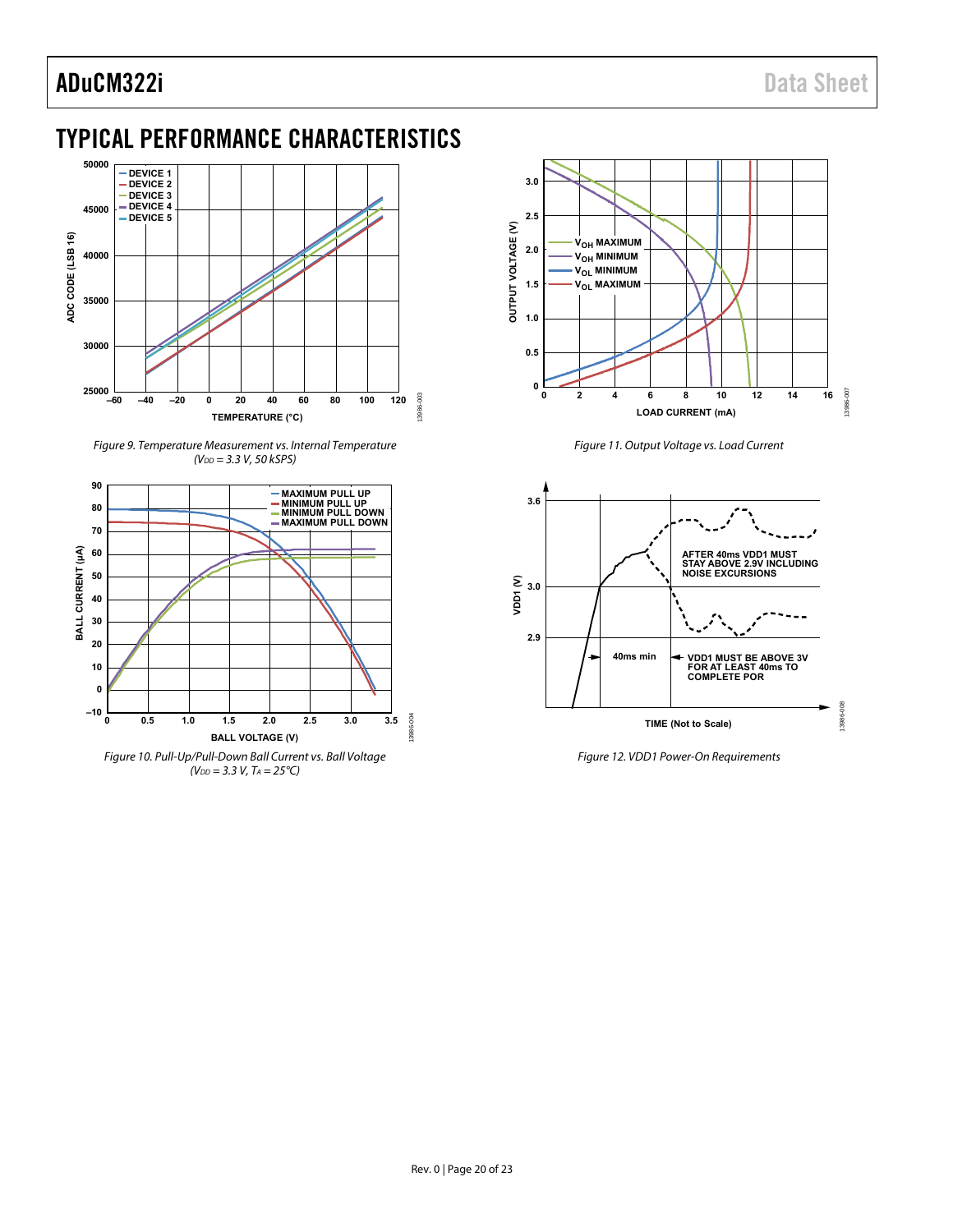### <span id="page-20-1"></span><span id="page-20-0"></span>APPLICATIONS INFORMATION **RECOMMENDED CIRCUIT AND COMPONENT VALUES**

[Figure 13](#page-21-0) shows a typical connection diagram for the [ADuCM322i.](http://www.analog.com/ADuCM322?doc=ADuCM322i.pdf) 

Supplies and regulators must be adequately decoupled with capacitors connected between the AVDDx, DVDD\_x, AVDD\_REGx, IOVDDx, and VDD1 balls and their associated GND balls (AGNDx, IOGNDx, and DGNDx). [Table 10](#page-14-1) indicates which ground balls are paired with which supply balls.

There are four digital supply balls: IOVDD1, IOVDD2, IOVDD3, and VDD1. Decouple these balls with a 100 nF capacitor placed as near as possible to each of the four balls and their associated ground balls (IOGNDx and AGND1, respectively). In addition, place a 10 μF capacitor conveniently near to these balls.

Similarly, the analog supply balls, AVDD3 and AVDD4, each require a 100 nF capacitor placed as near as possible to each ball and its associated AGNDx ball, and place a 10 μF capacitor conveniently near to these balls.

The ADC reference requires a 4.7 μF capacitor placed between ADC\_REFP and ADC\_REFN and located as near as possible to each ball. ADC\_REFN must be connected directly to AGND4.

Th[e ADuCM322i](http://www.analog.com/ADuCM322?doc=ADuCM322i.pdf) contains four internal regulators. These regulators require external decoupling capacitors. The DVDD\_1V8 and DVDD\_2V5 balls each require a 470 nF capacitor to DGND1 and IOGND3, respectively. AVDD\_REG0 and AVDD\_REG1 each require a decoupling capacitor to AGND4. The AVDD\_REG1 output ball must be connected to Ball A3, Ball A4, Ball A8, and Ball A9.

Connect the IREF ball to DGND via a standard 3.3 kΩ resistor.

Take care in the layout to ensure that currents flowing from the ground end of each decoupling capacitor to its associated ground ball share as little track as possible with other ground currents on the printed circuit board.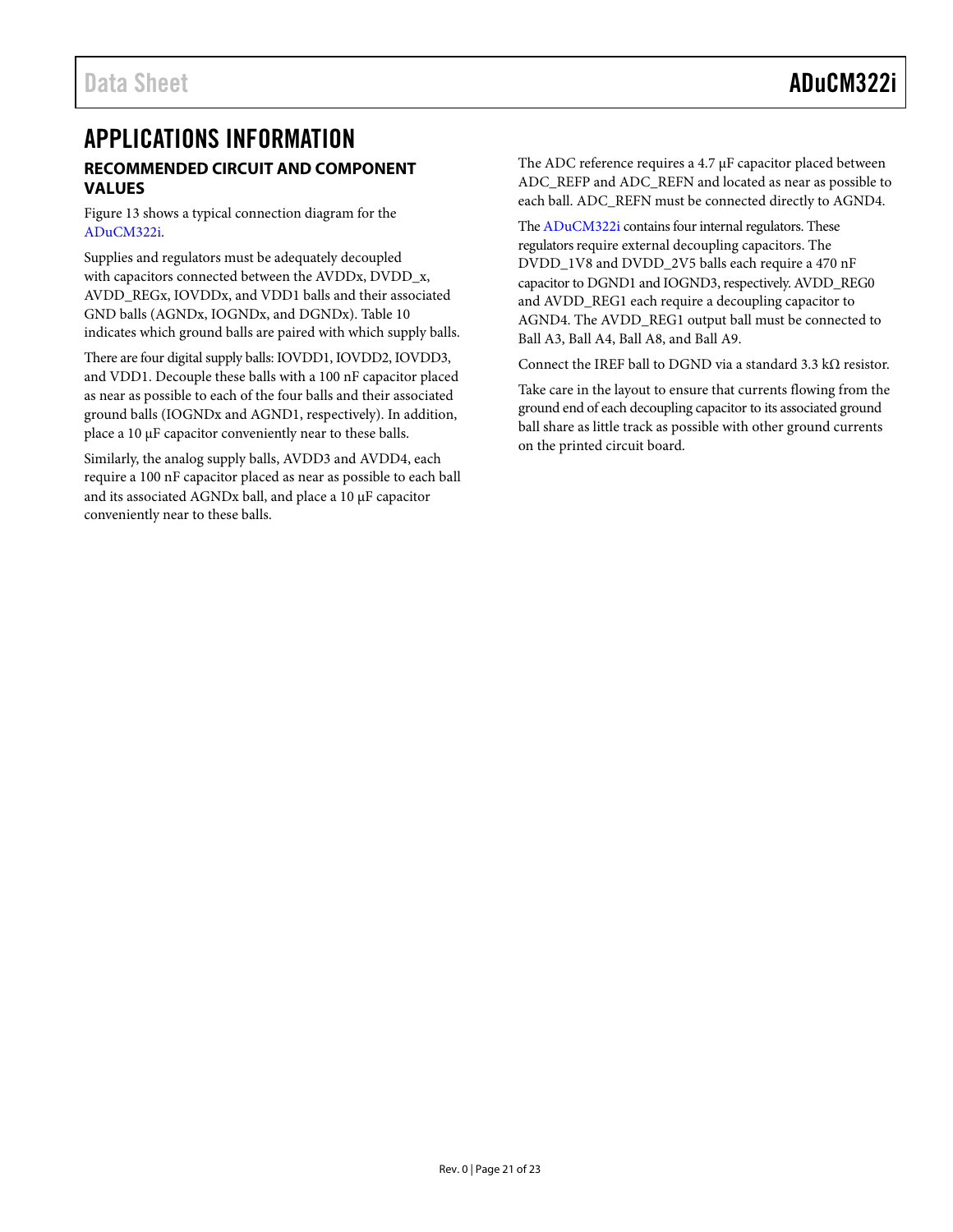<span id="page-21-0"></span>